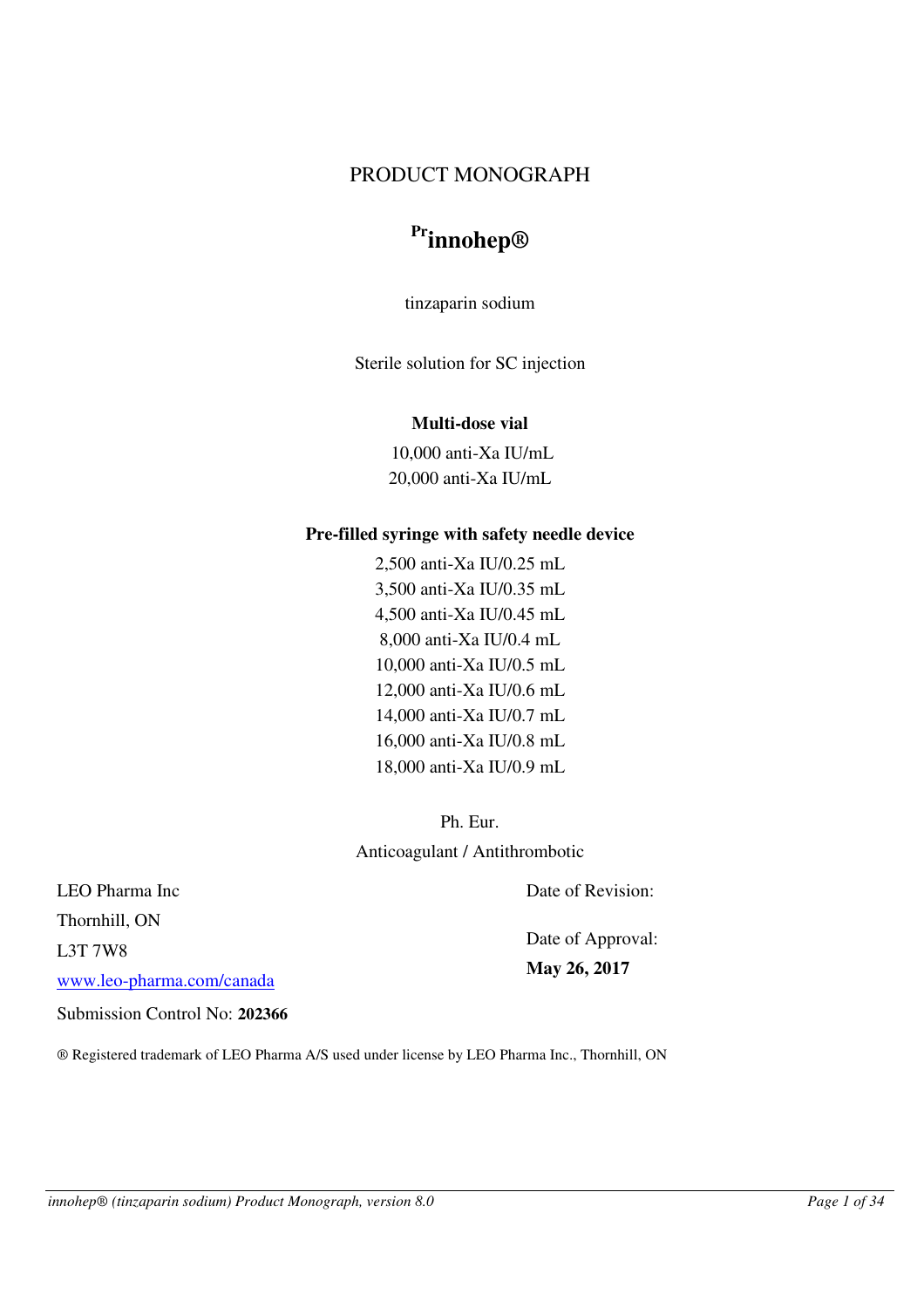# **Table of Contents**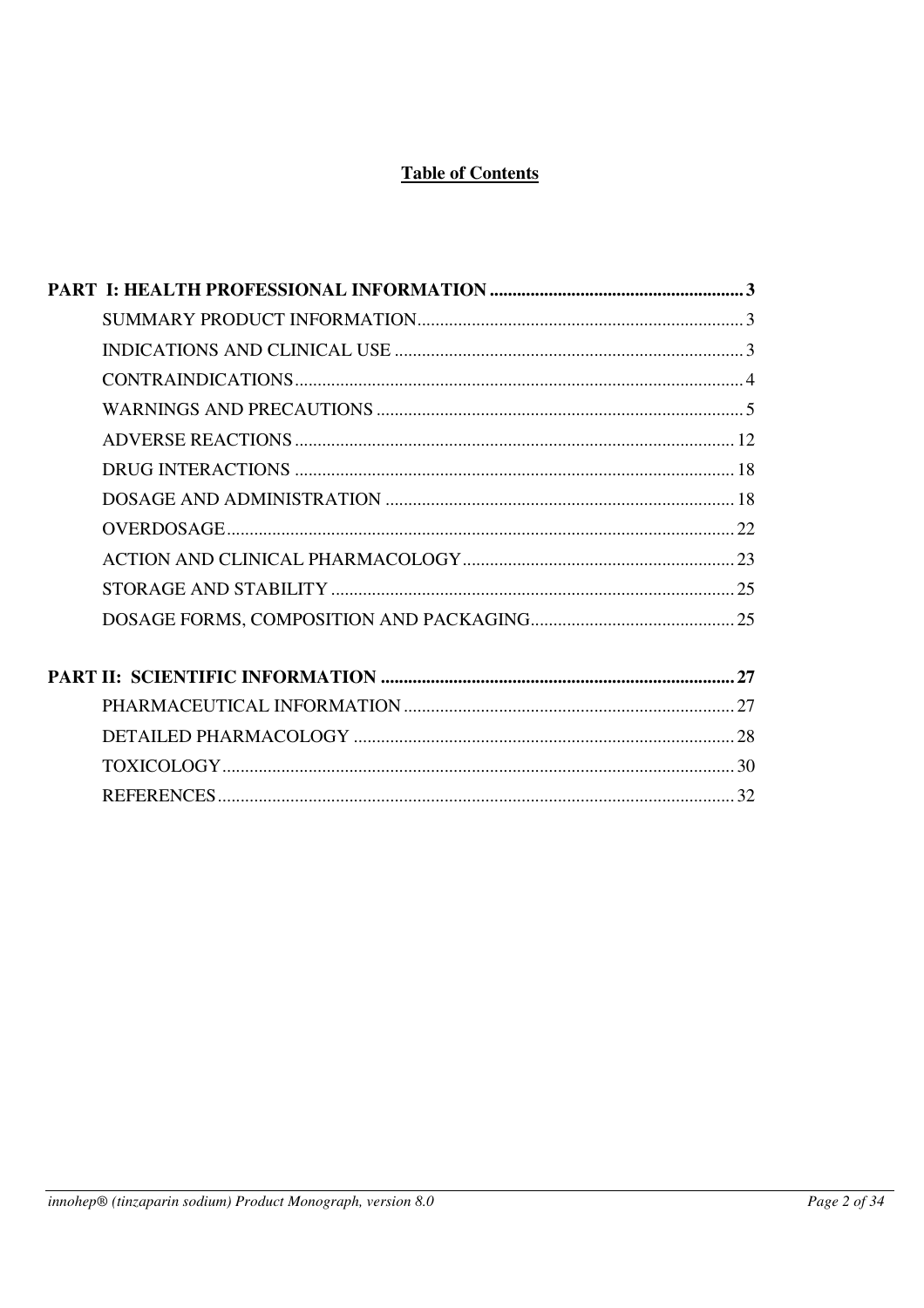# **PrINNOHEP®**

#### tinzaparin sodium

# <span id="page-2-0"></span>**PART I : HEALTH PROFESSIONAL INFORMATION**

# <span id="page-2-1"></span>**SUMMARY PRODUCT INFORMATION**

| <b>Route of</b><br><b>Administration</b> | <b>Dosage Form / Strength</b>                                                                                                                                                                             | <b>Clinically Relevant</b><br><b>Non-medicinal Ingredients</b>                                                                |
|------------------------------------------|-----------------------------------------------------------------------------------------------------------------------------------------------------------------------------------------------------------|-------------------------------------------------------------------------------------------------------------------------------|
| Subcutaneous<br>injection                | Sterile solution for injection:<br>$10,000$ anti-Xa IU/mL:                                                                                                                                                | The multi-dose vial contains sodium<br>metabisulphite and benzyl alcohol.                                                     |
|                                          | Prefilled safety syringes* (preservative free):<br>2,500 IU†/0.25mL;3,500 IU/0.35mL and<br>$4,500$ IU/0.45 mL<br>Multi-dose vial (with preservative):                                                     | The 8,000 IU, 10,000 IU, 12,000 IU, 14,000 IU,<br>16,000 IU and 18,000 IU pre-filled syringes<br>contain sodium metabisulfite |
|                                          | 20,000 IU/2 mL<br>$20,000$ anti-Xa IU/mL:                                                                                                                                                                 | For a complete listing see Dosage Forms,                                                                                      |
|                                          | Prefilled safety syringes* (preservative free):<br>8,000 IU/0.4 mL 10,000 IU/0.5 mL;<br>12,000 IU/0.6 mL; 14,000 IU/0.7 mL;<br>16,000 IU/0.8 mL; 18,000 IU/0.9 mL<br>Multi-dose vial (with preservative): | Composition and Packaging section.                                                                                            |
|                                          | 40,000 IU/2 mL                                                                                                                                                                                            |                                                                                                                               |

\*Pre-filled safety syringes have a 27-gauge (10,000 anti-Xa IU/mL and 20,000 anti-Xa IU/mL) or 29-gauge (20,000 anti-Xa IU/mL only), ½ inch needle. All formats are latex free.

† anti-Xa IU abbreviated as IU

# <span id="page-2-2"></span>**INDICATIONS AND CLINICAL USE**

INNOHEP (tinzaparin sodium) is indicated for:

- The prevention of postoperative venous thromboembolism in patients undergoing orthopaedic surgery and in patients undergoing general surgery who are at high risk of developing postoperative venous thromboembolism (see WARNINGS AND PRECAUTIONS, Peri-operative Considerations).
- The treatment of deep vein thrombosis and/or pulmonary embolism.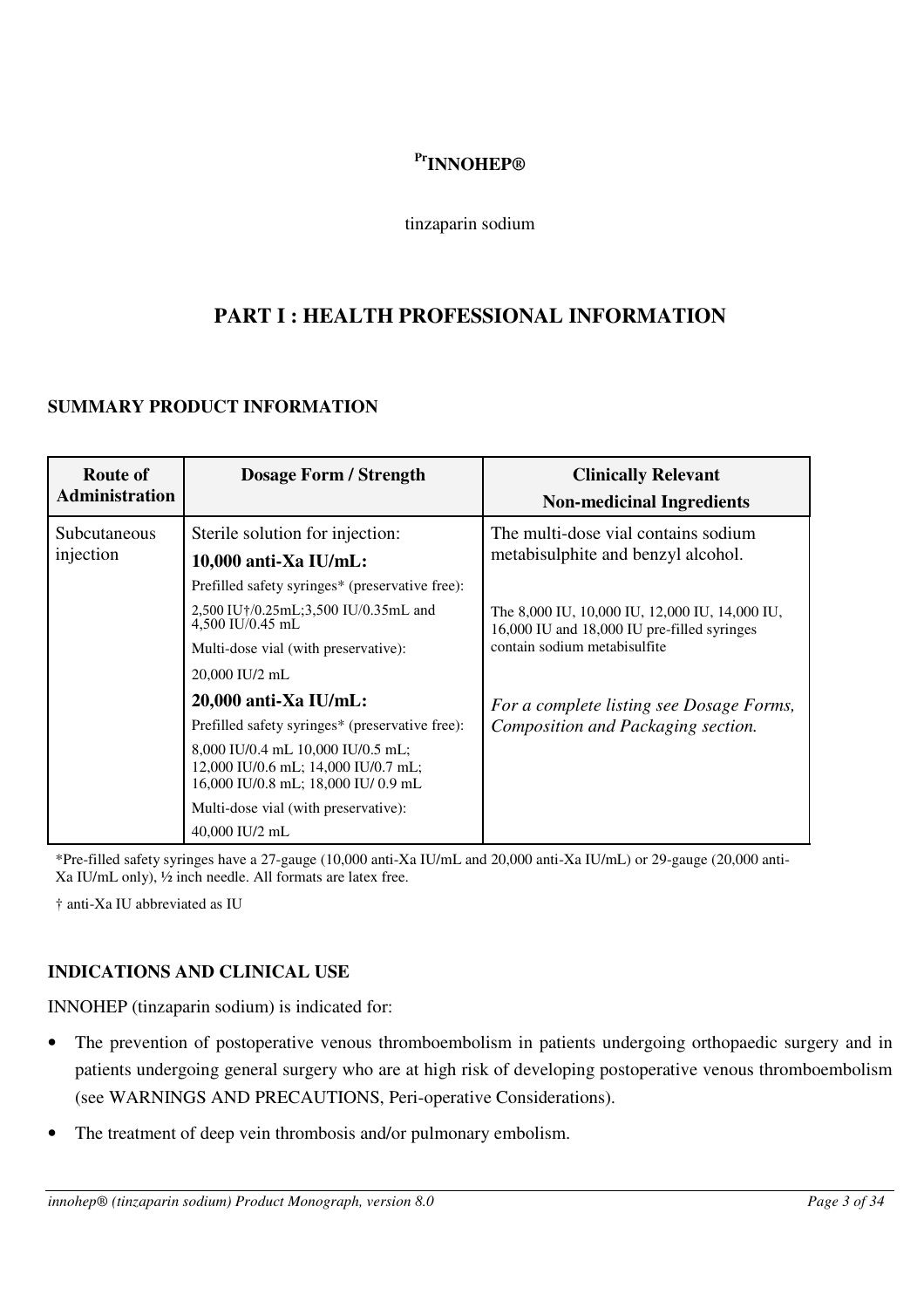• The prevention of clotting in indwelling intravenous lines for haemodialysis and extracorporeal circulation in patients without high bleeding risk.

INNOHEP can not be used interchangeably, unit for unit, with unfractionated heparin or other low molecular weight heparins (LMWHs) (see WARNINGS AND PRECAUTIONS, General).

Geriatrics: Close monitoring of elderly patients with low body weight (e.g., < 45 kg) and those predisposed to decreased renal function is recommended**.** (see WARNINGS AND PRECAUTIONS, Renal and Special Populations, Geriatrics).

**Pediatrics:** The safety and effectiveness of INNOHEP in children has not been established.

#### <span id="page-3-0"></span>**CONTRAINDICATIONS**

- Hypersensitivity to INNOHEP (tinzaparin sodium); or any of its constituents, including benzyl alcohol (when using multi-dose vials) or sodium metabisulphite (see WARNINGS AND PRECAUTIONS); or to other LMWHs and/or heparin
- The multi-dose vials of INNOHEP contain 10 mg/mL benzyl alcohol as preservative and **must not** be given to children <3 years old, premature infants and neonates, due to the risk of developing gasping syndrome.
- History of confirmed or suspected immunologically-mediated heparin-induced thrombocytopenia (delayedonset severe thrombocytopenia), or in patients in whom an *in vitro* platelet-aggregation test in the presence of tinzaparin is positive
- Acute or subacute septic endocarditis
- Active major haemorrhage or conditions/diseases involving an increased risk of haemorrhage (e.g. severe liver insufficiency, women with abortus imminens)
- Haemophilia or major blood clotting disorders
- Acute cerebral insults or haemorrhagic cerebrovascular accidents (except if there are systemic emboli)
- Active bleeding from a local lesion such as an acute ulcer (e.g., gastric or duodenal) or ulcerating carcinoma
- Uncontrolled severe hypertension
- Diabetic or haemorrhagic retinopathy
- Injury or surgery involving the brain, spinal cord, eyes or ears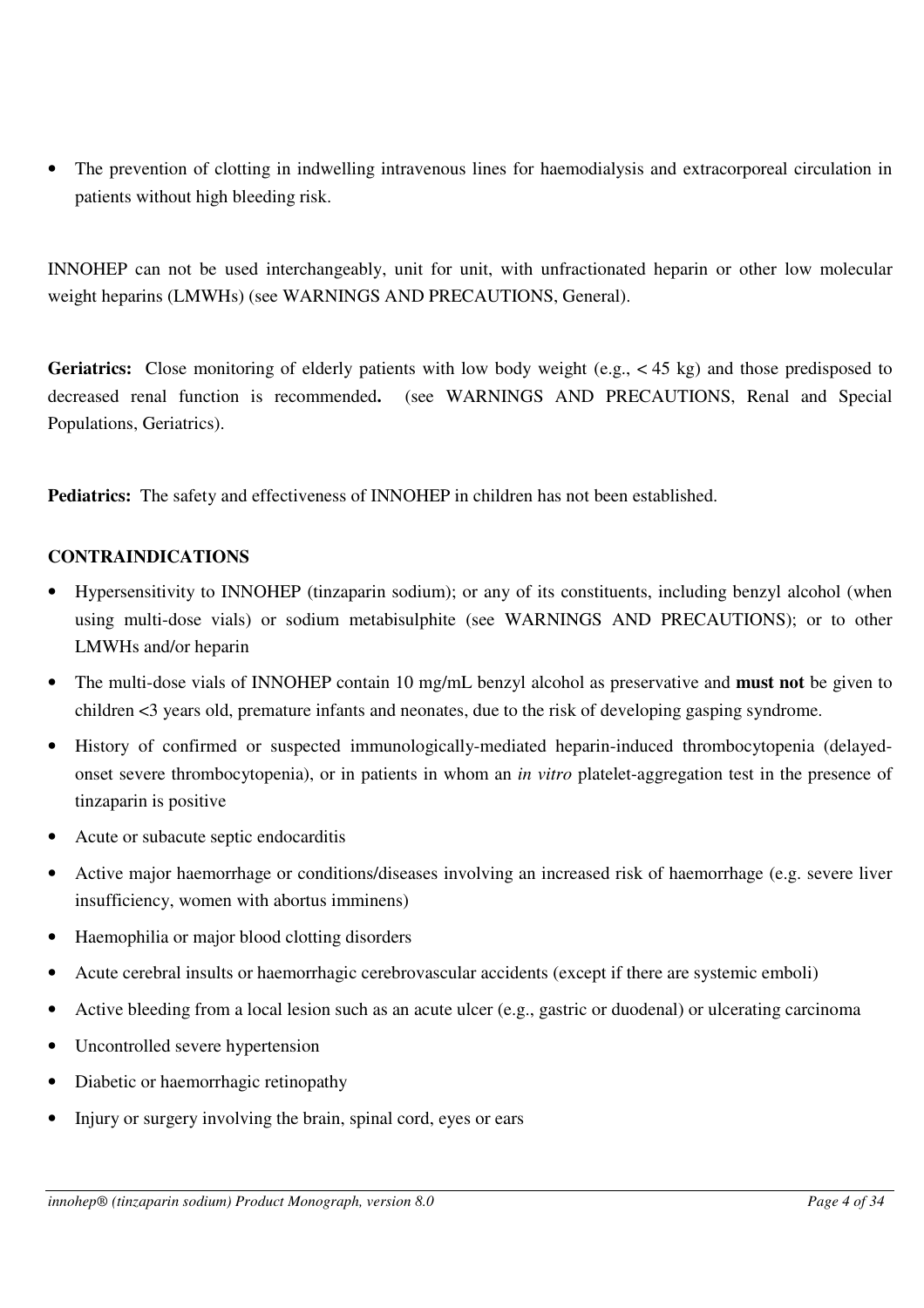• Spinal/epidural anaesthesia requiring treatment dosages of INNOHEP (175 IU/kg once daily) due to an increased risk of bleeding

# <span id="page-4-0"></span>**WARNINGS AND PRECAUTIONS**

#### **General**

**INNOHEP (tinzaparin sodium) must NOT be administered by intramuscular injection due to risk of hematoma.**

Due to the risk of haematoma, concomitant intramuscular injections should also be avoided.

 **INNOHEP cannot be used interchangeably (unit for unit) with unfractionated heparin or other LMWHs as they differ in their manufacturing process, molecular weight distribution, anti-Xa and anti-IIa activities, units and dosages. Special attention and compliance with instructions for use of each specific product is required during any change in treatment.** 

Determination of peak anti-Xa activity in plasma at 4-6 hours post-dosing is the only method available for monitoring tinzaparin levels. Routine clotting assays are not suitable for monitoring tinzaparin anticoagulant activity. APTT prolongation is not a suitable test for monitoring the LMWHs (see Monitoring and Laboratory Tests and ACTION AND CLINICAL PHARMACOLOGY).

# **Cardiovascular**

**Use in Patients with Prosthetic Heart Valves:** Cases of prosthetic valve thrombosis have been reported in patients who received LMWHs for thromboprophylaxis. Some of these patients were pregnant women in whom thrombosis led to maternal and/or fetal deaths. Pregnant women are at higher risk of thromboembolism (see Special Populations, Pregnant Women).

#### **Gastrointestinal**

INNOHEP should be used with caution in patients with a history of gastrointestinal ulceration.

# **Hematologic**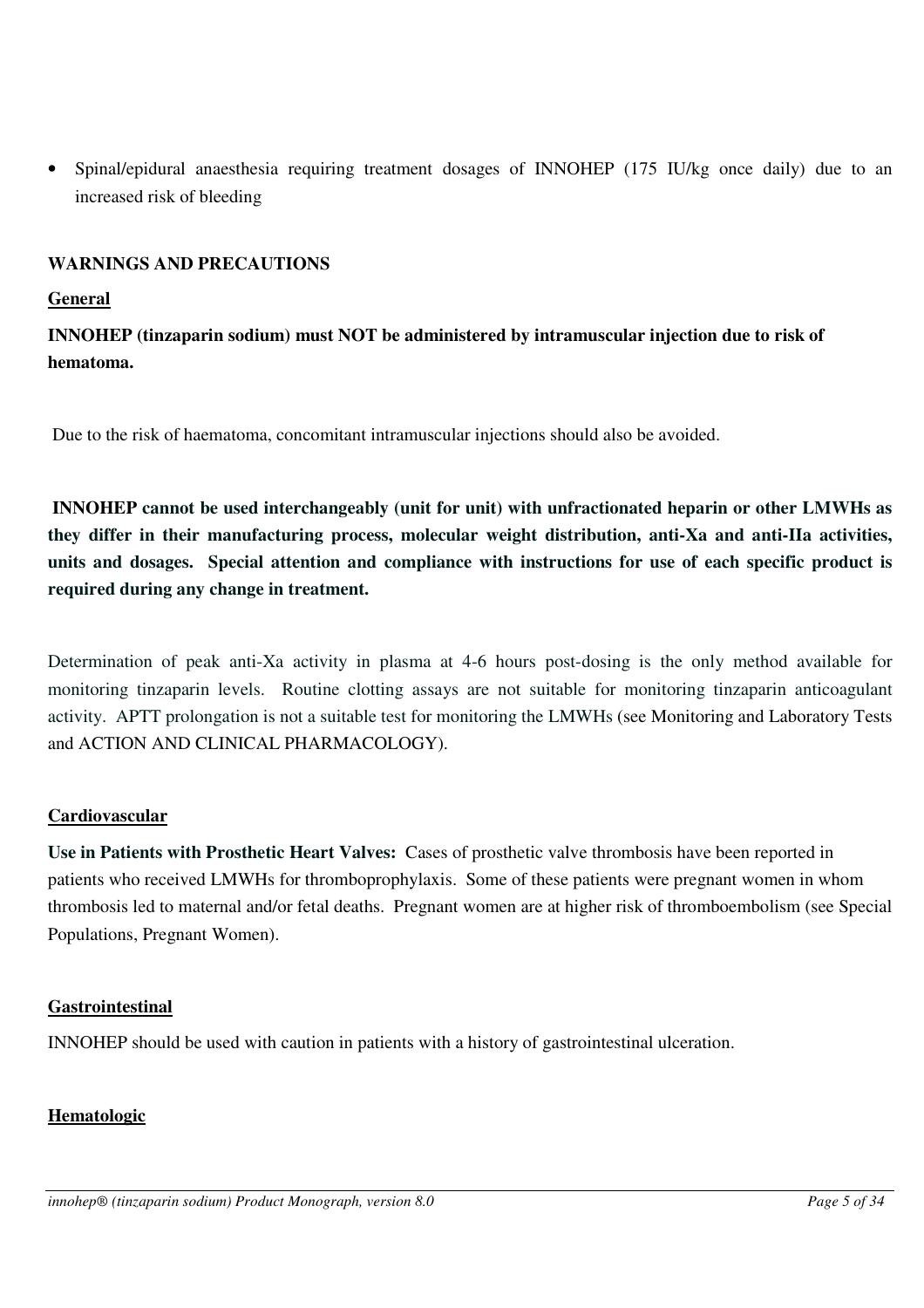INNOHEP should not be used for the treatment of pulmonary embolism in patients with severe haemodynamic instability.

**Hemorrhage:** Bleeding may occur in conjunction with unfractionated heparin or LMWH use. As with other anticoagulants, INNOHEP should be used with extreme caution in patients at increased risk of hemorrhage. Bleeding can occur at any site during therapy with INNOHEP. An unexpected drop in hematocrit or blood pressure should lead to a search for a bleeding site (see ADVERSE REACTIONS, Bleeding).

**Post-Surgical Bleeding:** As with all antithrombotic agents, there is a risk of systemic bleeding with INNOHEP. Care should be taken with INNOHEP use in high dose treatment of newly operated patients. In the event of excessive blood loss from the surgical wound, the first injection of INNOHEP should be deferred until the bleeding has stopped.

After treatment is initiated, patients should be carefully monitored for bleeding complications. This may be done by regular physical examination of the patients, close observation of the surgical drain and periodic measurements of haemoglobin and anti-Xa determinations.

In the case of minor bleeding, the drug should be postponed or withdrawn. When serious bleeding requires reversal of INNOHEP, protamine sulphate (1% solution) by slow infusion will largely neutralize INNOHEP (see OVERDOSAGE). The effect of protamine sulphate should be monitored by the APTT.

**Thrombocytopenia:** Thrombocytopenia of any degree should be monitored closely. Heparin-induced thrombocytopenia can occur with the administration of INNOHEP.

*Platelets:* Platelet counts should be measured before the start of treatment and periodically thereafter. Regular monitoring of platelet counts also applies to extended treatment for cancer associated thrombosis. Platelet counts will usually normalise within 2 to 4 weeks after withdrawal.

Caution is recommended when administering INNOHEP to patients with congenital or drug-induced thrombocytopenia or platelet defects.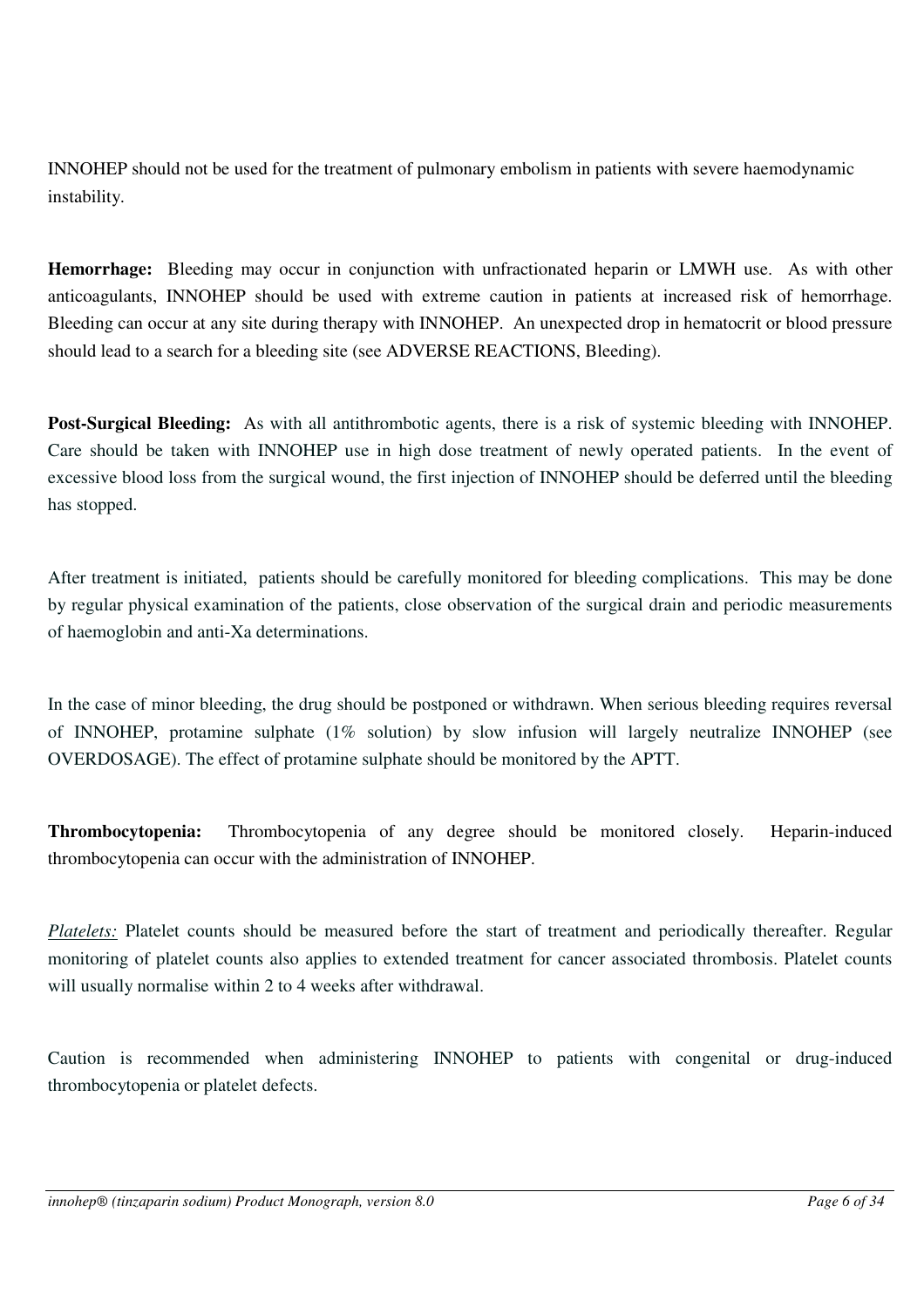During INNOHEP administration, special caution is necessary in rapidly developing thrombocytopenia and severe (NCI grade 3 or 4) thrombocytopenia (<50,000/mcL). A positive or indeterminate result obtained from *in vitro* tests for antiplatelet antibody in the presence of tinzaparin or other LMWHs and/or heparin would contraindicate INNOHEP.

**Thrombocytosis:** As with other LMWHs, the administration of INNOHEP in some patients undergoing surgical procedures (especially orthopaedic) or having a concomitant inflammatory process has coincided with an asymptomatic increase in platelet count. If an increase in platelet count occurs INNOHEP should be stopped, the benefit of continuing therapy for that patient should be re-evaluated against the risk.

# **Hepatic**

INNOHEP should be used with caution in patients with hepatic insufficiency.

# **Immune**

**Sulphite Sensitivity: The overall prevalence of sulphite sensitivity in the general population is unknown. Sulphite sensitivity is seen more frequently in asthmatics than in non-asthmatic people. Sodium metabisulphite, which may cause allergic reactions including anaphylactic symptoms and life threatening or less severe asthmatic episodes in certain susceptible people, is present in INNOHEP multi-dose vials (10,000 and 20,000 anti-Xa IU/mL) and INNOHEP 20,000 anti-Xa IU/mL unit-dose graduated syringes (8,000 IU/syringe to 18,000 IU/syringe). However, INNOHEP 10,000 anti-Xa IU/mL unit-dose syringes (2,500 IU/syringe, 3,500 IU/syringe and 4,500 IU/syringe) do not contain sodium metabisulphite.**

# **Metabolic**

All unfractionated heparins/LMWHs can suppress adrenal secretion of aldosterone leading to hyperkalaemia, particularly in patients with diabetes mellitus, chronic renal failure, pre-existing metabolic acidosis, raised plasma potassium at pre-treatment, concomitant therapy with drugs that may elevate plasma potassium and long term use of INNOHEP. In patients at risk, potassium levels should be measured before starting INNOHEP and monitored regularly thereafter. Heparin-related hyperkalaemia is usually reversible upon treatment discontinuation, though other approaches may need to be considered if INNOHEP treatment is considered lifesaving (e.g. decreasing potassium intake, discontinuing other drugs that may affect potassium balance).

# **Peri-Operative Considerations**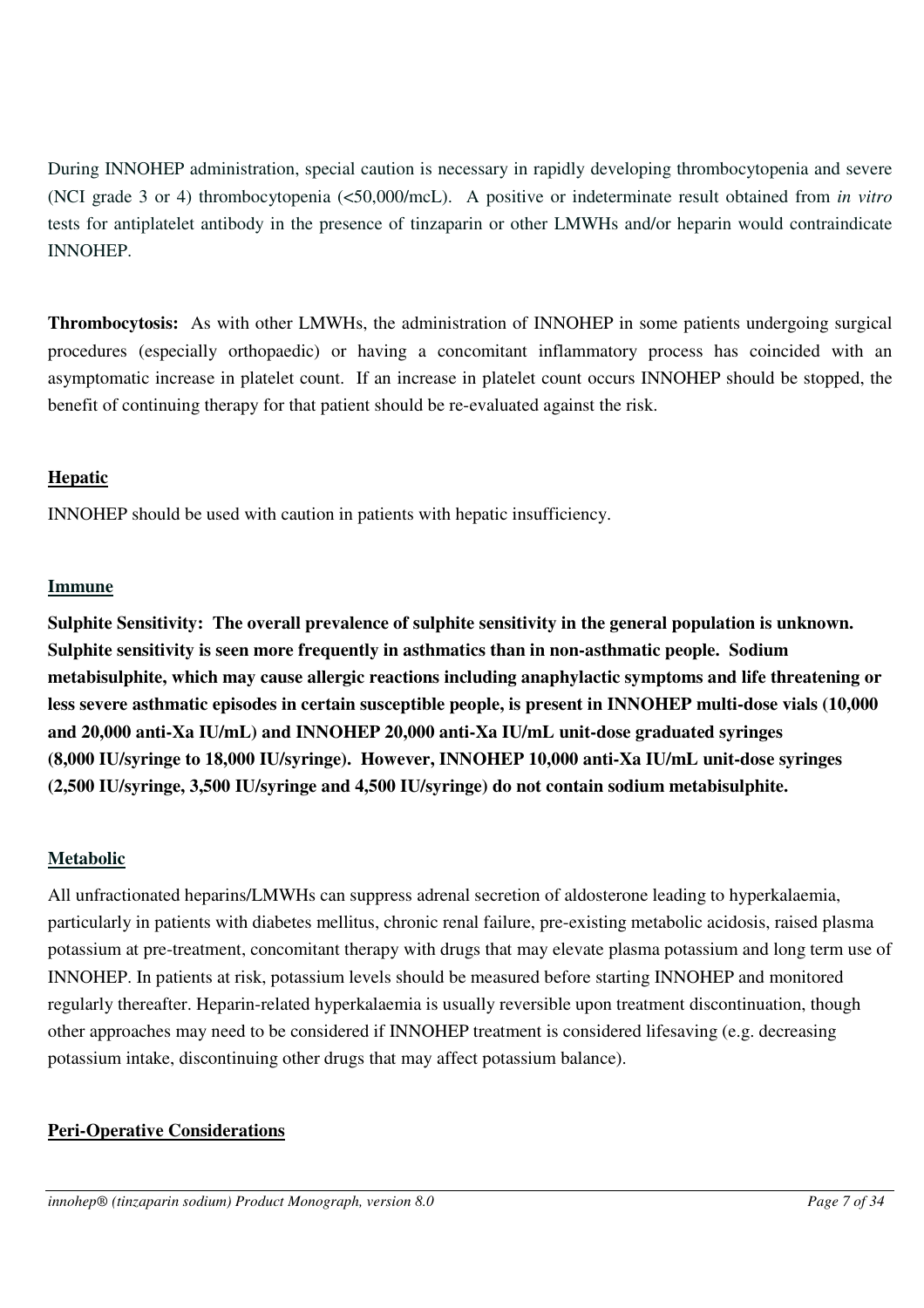**Spinal/Epidural Hematomas:** Caution is advised when performing neuraxial (epidural/spinal) anaesthesia or lumbar puncture in patients receiving prophylactic doses of INNOHEP due to the risk of epidural/spinal haematomas resulting in prolonged or permanent paralysis.

The risk of these events may be higher with the use of post-operative indwelling epidural catheters or by the concomitant use of drugs affecting haemostasis: non-steroidal anti-inflammatory drugs (NSAIDs), platelet inhibitors, or other drugs affecting coagulation. The risk of spinal haematoma appears to be increased by traumatic or repeated epidural or spinal puncture, history of spinal surgery or spinal deformity. INNOHEP should be given after spinal/epidural anaesthesia only if the anaesthesiologist considers the spinal/epidural puncture as uncomplicated. Consideration should be given to delaying the next dose for 24 hours if the puncture induced trauma.

A minimum delay of 12 hours should be allowed between the last prophylactic dose and the needle or catheter placement. For continuous techniques, a similar delay should be observed before removing the catheter.

In patients receiving treatment doses (175 IU/kg), INNOHEP should be discontinued at least 24 hours before the neuraxial anaesthesia procedure is performed.

In patients with creatinine clearance <30 mL/minute, additional clinical considerations are necessary; consideration should be given to doubling the timing after administration of INNOHEP to removal of a catheter.

A specific recommendation for timing of a subsequent LMWH dose after catheter removal cannot be made. The timing of the next dose must be based on a benefit-risk assessment considering both the risk for thrombosis and the risk for bleeding in the context of the procedure and patient risk factors.

Continuous monitoring must be exercised to detect any signs and symptoms of neurological impairment such as midline back pain, sensory and motor deficits (numbness or weakness in lower limbs), bowel and/or bladder dysfunction.

Patients should be instructed to inform their physician immediately if they experience any of the above signs or symptoms. If signs or symptoms of spinal hematoma are suspected, urgent diagnosis and treatment including spinal cord decompression should be initiated immediately (see ADVERSE REACTIONS, Haemorrhage).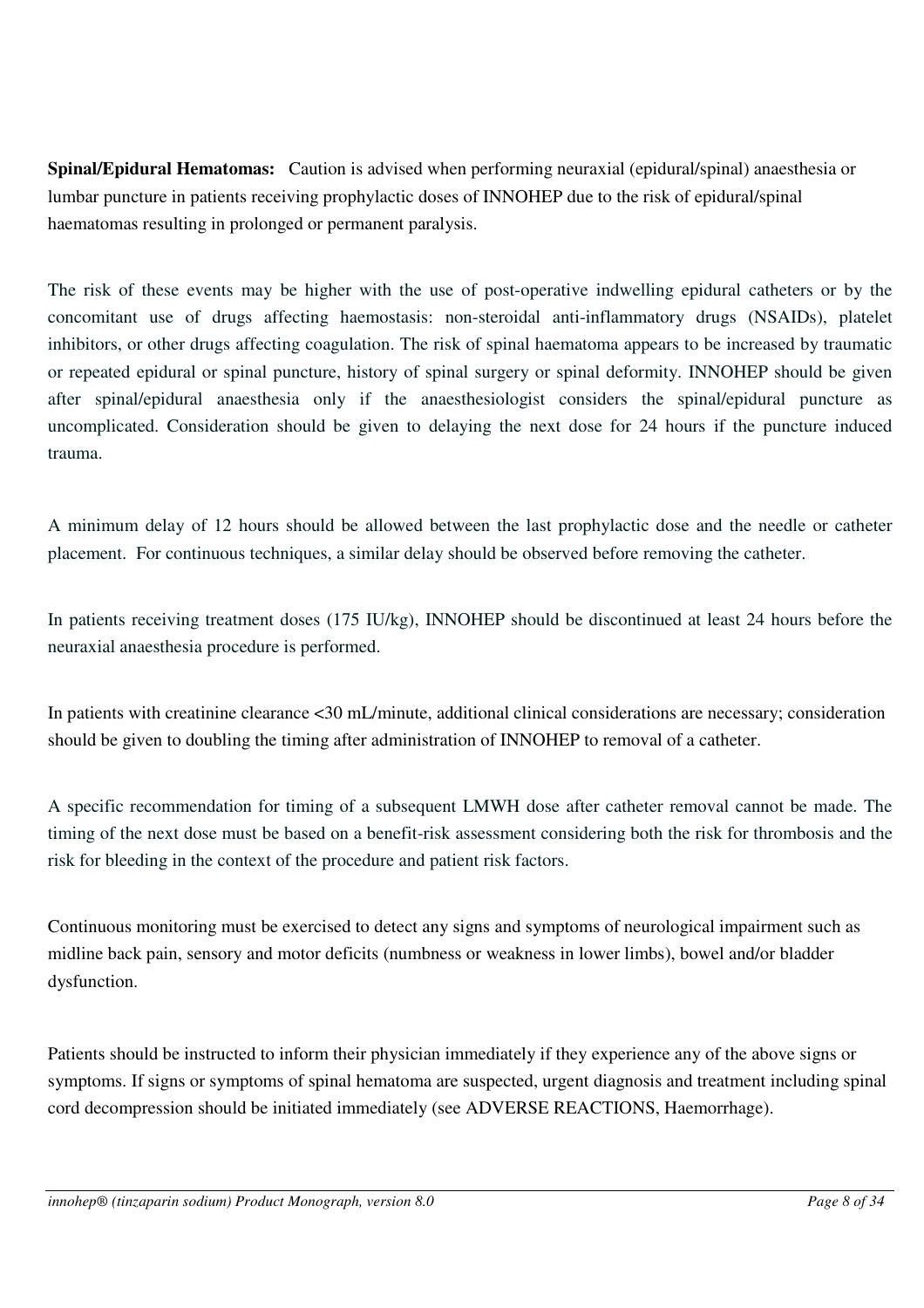The concomitant use of a neuraxial blockade and of an anticoagulant therapy is a clinical decision that should be made after careful assessment of the benefits and risks to the individual patient, in the following situations:

- in patients already treated with anticoagulants, the benefits of a neuraxial blockade must be carefully balanced against the risks.
- in patients planned to undergo elective surgery with neuraxial blockade, the benefits of anticoagulant therapy must be carefully balanced against the risks.

**Selection of General Surgery Patients:** General surgery patients, who have one or more of the following risk factors, are at high risk of developing postoperative venous thromboembolism: previous venous thromboembolism, varicose veins, obesity, heart failure, malignancy, previous long bone fracture of lower limb, bed rest more than 5 days prior to surgery, predicted duration of surgery more than 30 minutes, and age 60 years or above.

# **Renal**

Caution is recommended when treating patients with severe renal impairment (CrCl < 30 mL/minute). Although anti-Xa monitoring is the most appropriate measure of the pharmacodynamics effects of INNOHEP, it remains a poor predictor of haemorrhage risk, nonetheless monitoring of anti-factor Xa activity may be considered in patients with severe renal impairment (CrCl < 30 mL/minute).

In patients being treated with tinzaparin sodium (175 IU/kg) for deep vein thrombosis (DVT), a population pharmacokinetic (PK) analysis determined that tinzaparin sodium clearance based on anti-Xa activity was related to CrCl calculated by Cockcroft-Gault equation. In this PK analysis, a reduction in tinzaparin sodium clearance in moderate (30-50 mL/min) and severe (<30 mL/min) renal impairment was observed. Patients with severe renal impairment exhibited a reduction in tinzaparin sodium clearance relative to patients with normal renal function (>80 mL/min). However, available evidence demonstrates no accumulation in patients with CrCl levels down to 20 mL/minute. There is limited data available in patients with an estimated CrCl level below 20 mL/minute.

# **Special Populations**

**Pregnant Women: The 2 mL multi-dose vials of INNOHEP (10,000 anti-Xa IU/mL and 20,000 anti-Xa IU/mL) contain 20 mg of benzyl alcohol as a preservative (10 mg of benzyl alcohol per mL). Benzyl alcohol may cause toxic and anaphylactoid reactions in infants and children up to 3 years old. Cases of fatal "Gasping Syndrome" have been reported in the literature, which occurred in premature infants and**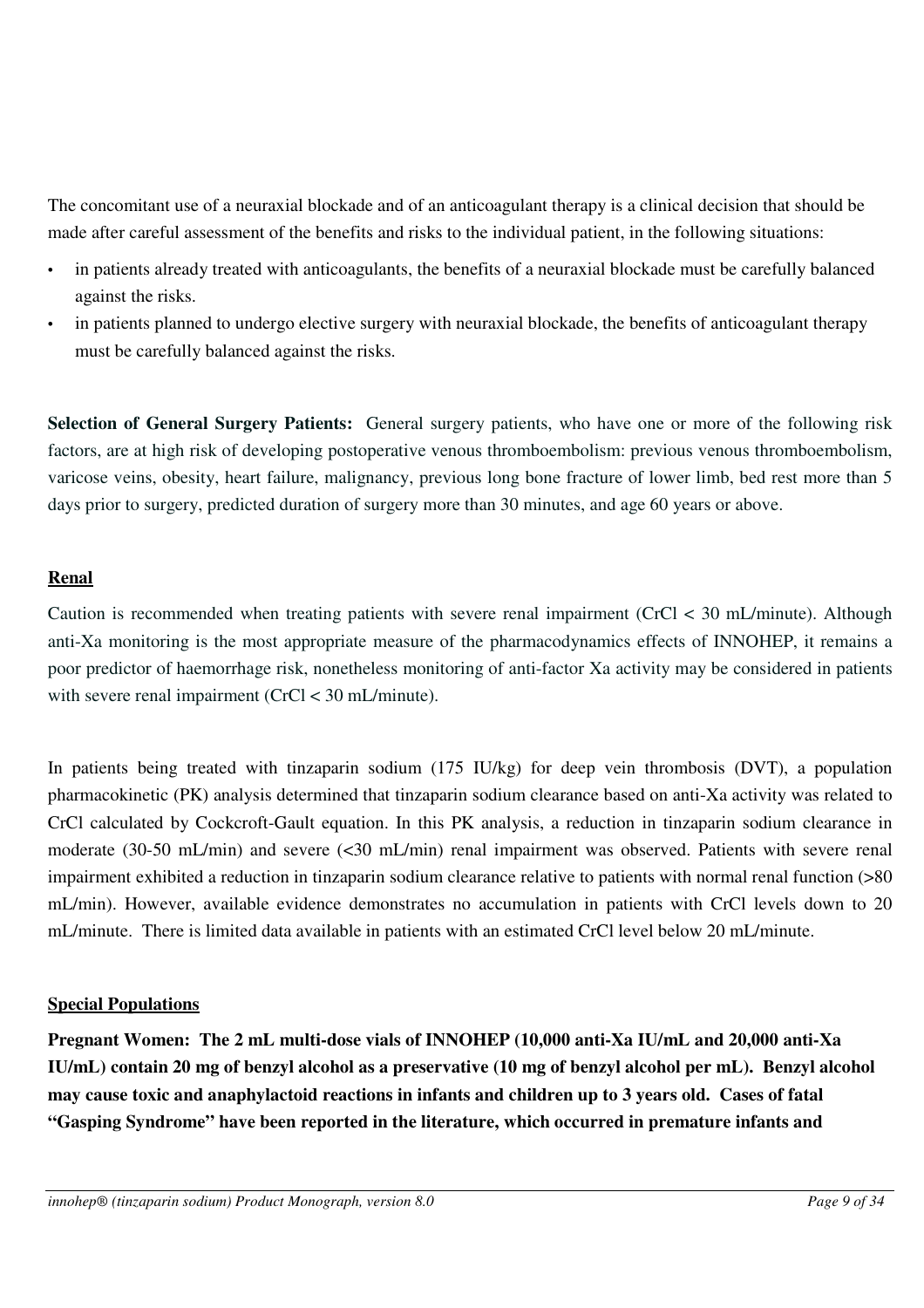**neonates when large amounts (99- 404 mg/kg/day) of benzyl alcohol have been administered. Manifestations of the disease include: metabolic acidosis, respiratory distress, gasping respirations, central nervous system dysfunction, convulsions, intracranial hemorrhages, hypoactivity, hypotonia, cardiovascular collapse and death. Therefore the multi-dose vials of INNOHEP preserved with benzyl alcohol must not be used in children <3 years old, newborn and preterm babies (see CONTRAINDICATIONS). As this preservative may cross the placenta, INNOHEP formulations without benzyl alcohol (syringes) should be used during pregnancy.** 

The use of INNOHEP in women with abortus imminens is contraindicated (see CONTRAINDICATIONS).

Specialist involvement is highly recommended for anticoagulant treatment of pregnant women.

Animal studies do not indicate direct or indirect harmful effects with respect to reproductive toxicity.

*Teratogenic effects:* A large amount of data on pregnant women (more than 2,200 pregnancy outcomes) indicate no malformative nor feto/neonatal toxicity of tinzaparin.

Tinzaparin does not cross the placenta. INNOHEP can be used during all trimesters of pregnancy if clinically needed.

Pregnant women receiving anticoagulants, including INNOHEP, are at increased risk for bleeding. Hemorrhage can occur at any site and may lead to death of mother and/or fetus. Pregnant women receiving INNOHEP should be carefully monitored. Pregnant women and women of child-bearing potential should be informed of the potential hazard to the fetus and the mother if INNOHEP is administered during pregnancy.

*Prosthetic valve thrombosis:* There are also post-marketing reports of prosthetic valve thrombosis in pregnant women with prosthetic heart valves while receiving LMWHs for thromboprophylaxis. These events led to maternal death or surgical interventions.

Pregnant women with prosthetic heart valves appear to be at exceedingly high risk of thromboembolism. An incidence of thromboembolism approaching 30% has been reported in these patients, in some cases even with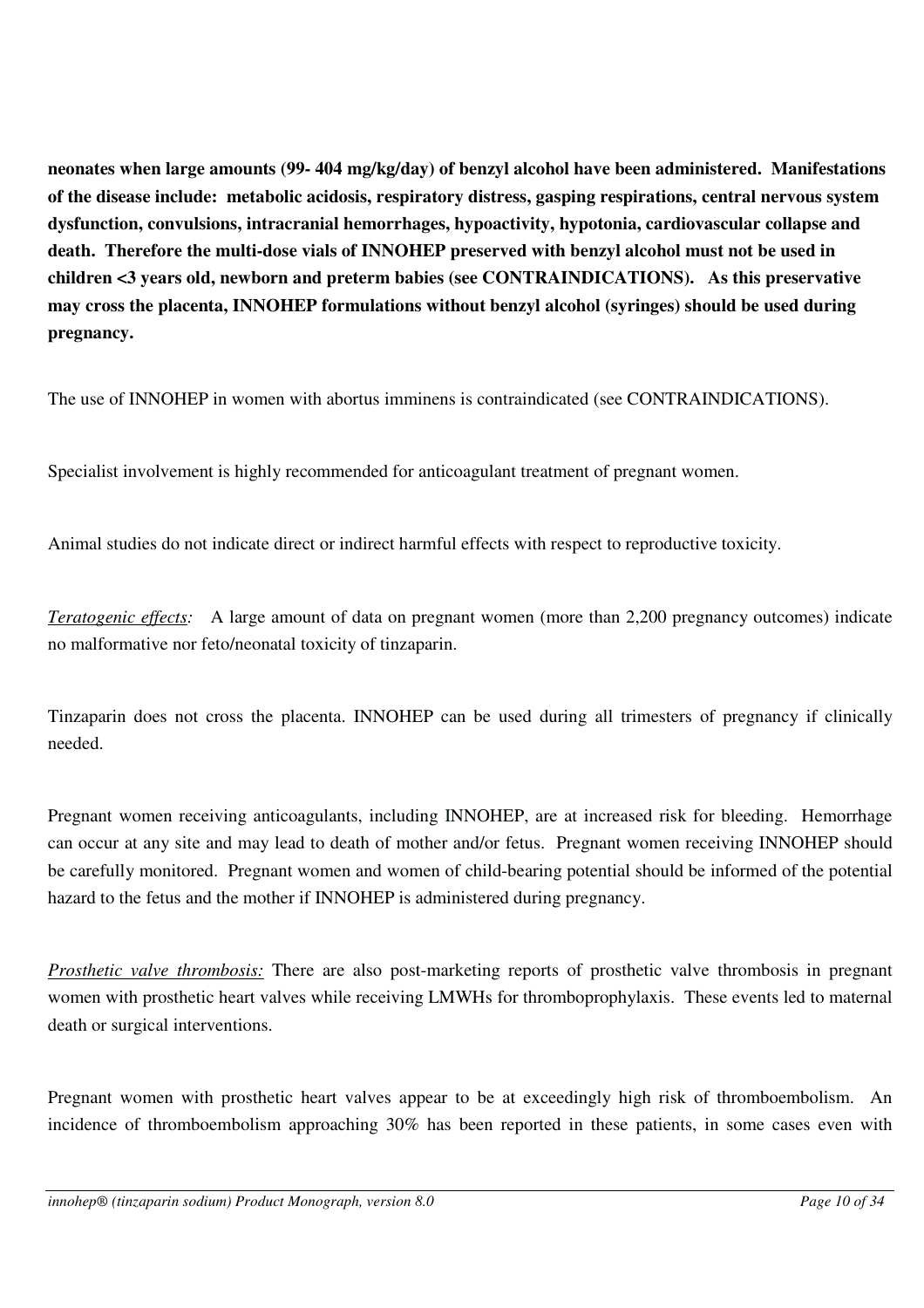apparent adequate anticoagulation at treatment doses of LMWHs or unfractionated heparin. Any attempt to anticoagulate such patients should normally only be undertaken by medical practitioners with documented expertise and experience in this clinical area.

**Nursing Women:** It is not known whether INNOHEP is excreted in human milk. Because many drugs are excreted in human milk, caution should be exercised when INNOHEP is administered to nursing women.

**Pediatrics:** The safety and effectiveness of INNOHEP in children has not been established.

**Geriatrics:** Elderly patients receiving LMWHs are at increased risk of bleeding. Careful attention to dosing and concomitant medications, especially anti-platelet preparations, is advised. Renal function should be assessed and patients with renal impairment and those with low body weight (e.g., <45 kg) should be monitored. Since renal function declines with age, elimination of tinzaparin sodium may be reduced in elderly patients. INNOHEP should be used with care in these patients (see Human Studies, IRIS).

**Patients with Extreme Body Weight:** Safety and efficacy of LMWHs in high weight (e.g., > 120 kg) and low weight (e.g., < 45 kg) patients has not been fully determined. Individualised clinical and laboratory monitoring is recommended in these patients.

# **Monitoring and Laboratory Tests**

INNOHEP has only a moderate prolonging effect on clotting time assays such as APTT or thrombin time. Clinically meaningful prolongation of APTT during hemodialysis or treatment of acute deep vein thrombophlebitis with INNOHEP should only be used as an indication of overdosage.

INNOHEP is administered subcutaneously and therefore the individual patient's anti-Xa activity level will not remain within the range that would be expected with unfractionated heparin by continuous intravenous infusion throughout the entire dosing interval. In clinical studies the median peak plasma anti-Xa levels achieved approximately 4 hours after subcutaneous administration of 3500 IU, 75 IU/kg or 175 IU/kg were 0.15, 0.34 and 0.70 anti-Xa IU/mL respectively. INNOHEP should be administered as directed (see DOSAGE AND ADMINISTRATION).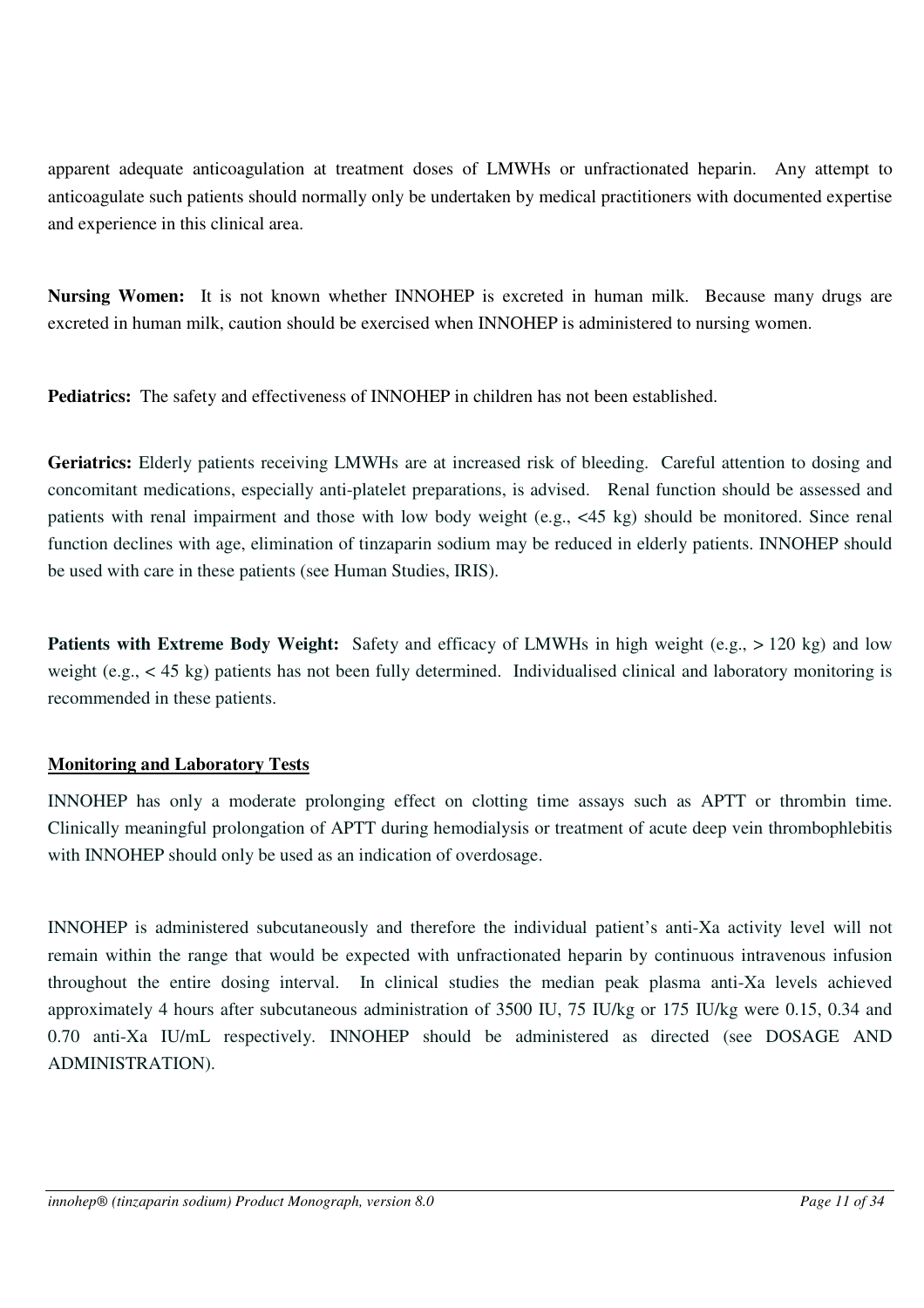With normal prophylactic doses, INNOHEP does not modify global clotting tests of activated partial thromboplastin time (APTT), prothrombin time (PT) and thrombin clotting time (TT). Therefore, treatment cannot be monitored with these tests.

Periodic complete blood counts including platelet count and haematocrit or haemoglobin, and stool test for occult blood are recommended during treatment with INNOHEP. When administered at the recommended treatment doses, routine anticoagulation tests such as PT and APTT are relatively insensitive measures of INNOHEP activity, and therefore, are unsuitable for monitoring.

The measurements of anti-Xa and anti-IIa activities in plasma serve as surrogates for the concentrations of molecules which contain the high-affinity binding site for antithrombin. Monitoring patients based on anti-Xa activity is generally not advised.

Renal function should be assessed with Cockcroft-Gault formula to estimate creatinine clearance level.

Since INNOHEP use may be associated with a rise in hepatic transaminases, this observation should be considered when liver function tests are assessed (see ADVERSE REACTIONS, Hepatobiliary Disorders).

# <span id="page-11-0"></span>**ADVERSE REACTIONS**

# **Adverse Drug Reaction Overview**

Based on reporting from clinical trials, haemorrhage, haematoma and injection site reactions (such as irritation, pain and extravasation) are the most common side effects with INNOHEP (tinzaparin sodium).

**Haemorrhage:** As with any antithrombotic treatment, haemorrhagic manifestations can occur. Injection site haematomas are a common side effect with INNOHEP, occurring at a frequency of 5% or less with lower (prophylaxis) doses to 10% or more with higher (treatment) doses.

The incidence of major haemorrhagic complications during INNOHEP treatment has been low and generally did not differ from that observed with unfractionated heparin. In clinical trials, the definition of major bleeding included; bleeding accompanied by ≥2 g/dl decrease in haemoglobin, requiring transfusion of two or more units of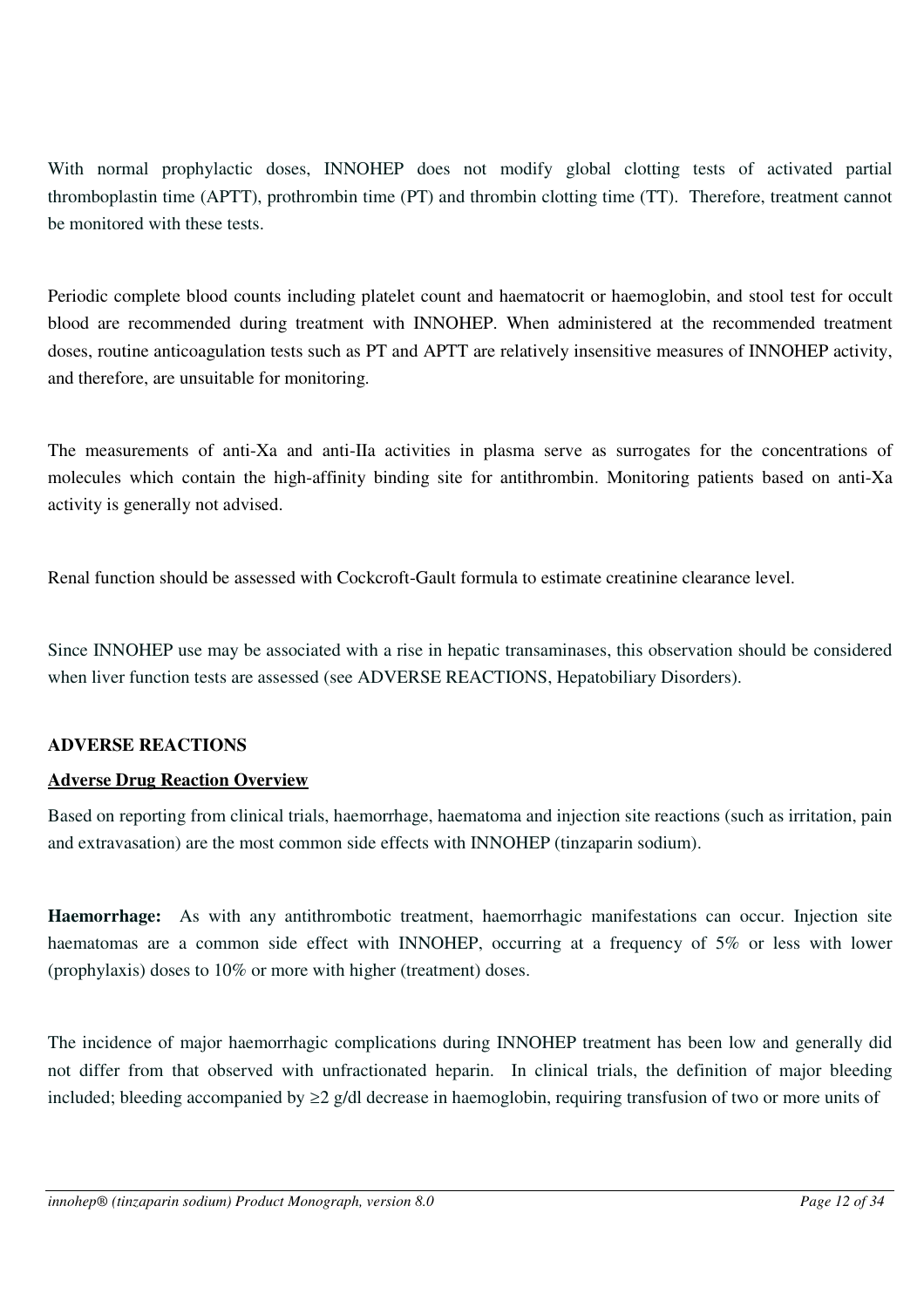blood products, or bleeding which was intracranial, retroperitoneal, or into a major prosthetic joint. Results from pivotal clinical trials for each indication are provided in Table 1.

Patients using INNOHEP are at risk for major bleeding complications when the plasma anti-Xa levels approach 2.0 IU/mL. Other risk factors associated with bleeding on therapy with heparins include a serious concurrent illness, chronic heavy alcohol consumption, use of platelet inhibiting drugs, renal failure, age and possibly, the female gender. Petechiae or easy bruising may precede frank haemorrhage. Bleeding may range from minor local haematoma or major haemorrhage. Haemorrhage can lead to anemia. The early signs of bleeding may include epistaxis, haematuria, or melena. Bleeding may occur at any site and may be difficult to detect, such as retroperitoneal bleeding. Bleeding may also occur from surgical sites. Major hemorrhage, including retroperitoneal or intracranial bleeding, has been reported in association with INNOHEP use, in some cases leading to permanent disability or fatality.

There have been cases of intraspinal haematomas with the concurrent use of LMWH and spinal/epidural anaesthesia resulting in long term or permanent paralysis (incidence 1: 45,000) (see WARNINGS AND PRECAUTIONS, Peri-Operative Considerations).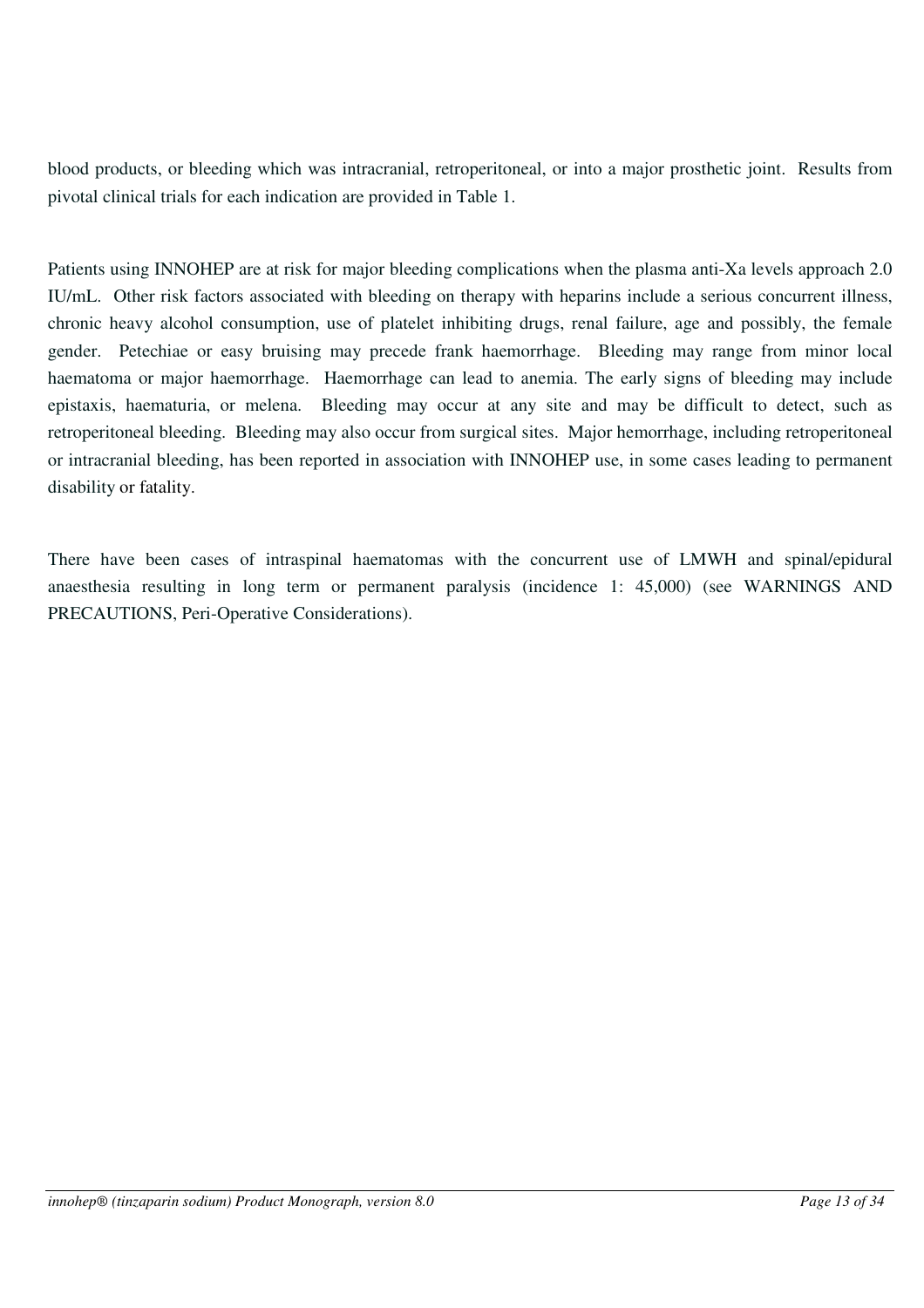## **Table 1. Major Bleeding Events in Clinical Trials for Treatment of Acute DVT and/or PE, DVT Prophylaxis, and Haemodialysis<sup>1</sup>**

| <b>Indication</b>                                         | <b>Treatment Group</b><br>(bleeding frequency $\%$ ) |                                |  |  |
|-----------------------------------------------------------|------------------------------------------------------|--------------------------------|--|--|
|                                                           | INNOHEP, $N=213$                                     | Heparin, $N=219$               |  |  |
| <b>Treatment of Acute DVT</b><br>(with or without PE)     | $0.5^2$                                              | $5.0^2$                        |  |  |
|                                                           | INNOHEP, $N=304$                                     | Heparin, N=308                 |  |  |
| Treatment of PE                                           | $1.0^3$                                              | $1.6^3$                        |  |  |
|                                                           | INNOHEP <sup>4</sup> , N=715                         | Warfarin <sup>4</sup> , N=721  |  |  |
| Prevention of Postoperative<br>DVT in Orthopaedic Surgery | $2.8^5$                                              | $1.2^5$                        |  |  |
|                                                           | INNOHE $P^6$ , N=73                                  | Dalteparin <sup>6</sup> , N=76 |  |  |
| Haemodialysis                                             | 1.4                                                  | 1.3                            |  |  |

- <sup>1</sup> Bleeding accompanied by  $\geq 2$  gram/dL decline in hemoglobin, requiring transfusion of 2 or more units of blood products, or bleeding which was intracranial, retroperitoneal, or into a major prosthetic joint.
- 2 INNOHEP 175 IU/kg once daily SC. Unfractionated heparin initial IV bolus of 5,000 IU followed by continuous IV Infusion adjusted to an aPTT of 1.5 to 2.5 followed by continuous IV infusion adjusted to an aPTT of 2.0 to 3.0 In all groups treatment continued for approximately 6 to 8 days, and all patients received oral anticoagulant treatment commencing in the first 2 to 3 days  $(p<0.01)$ .
- 3 INNOHEP 175 IU/kg once daily SC. Unfractionated heparin initial IV bolus of 50 IU/kg followed by continuous IV infusion adjusted to an aPTT of 2.0 to 3.0 In all groups treatment continued for approximately 6 to 8 days, and all patients received oral anticoagulant treatment commencing in the first 2 to 3 days.
- 4 INNOHEP 75 IU/kg once daily SC starting 18-24 hours post-surgery. Warfarin starting at 10 mg on the evening postsurgery and dose adjusted to maintain an INR of 2.0 to 3.0. In all groups treatment continued until 14 days post-surgery or until hospital discharge if this occurred earlier.
- <sup>5</sup> The 95% CI on the difference in major bleeding event rates  $(-1.6%)$  was  $-3.0%$ ,  $-0.1%$ .
- 6 Bolus dose into arterial side of dialyzer immediately prior to start of dialysis. INNOHEP 4,500 IU for dialyses ≤4 hours or 6,700 IU for dialyses >4 hours. Dalteparin 5,000 IU for dialyses ≤4 hours or 35 IU/kg plus 12 IU/kg/hour for dialyses >4 hours.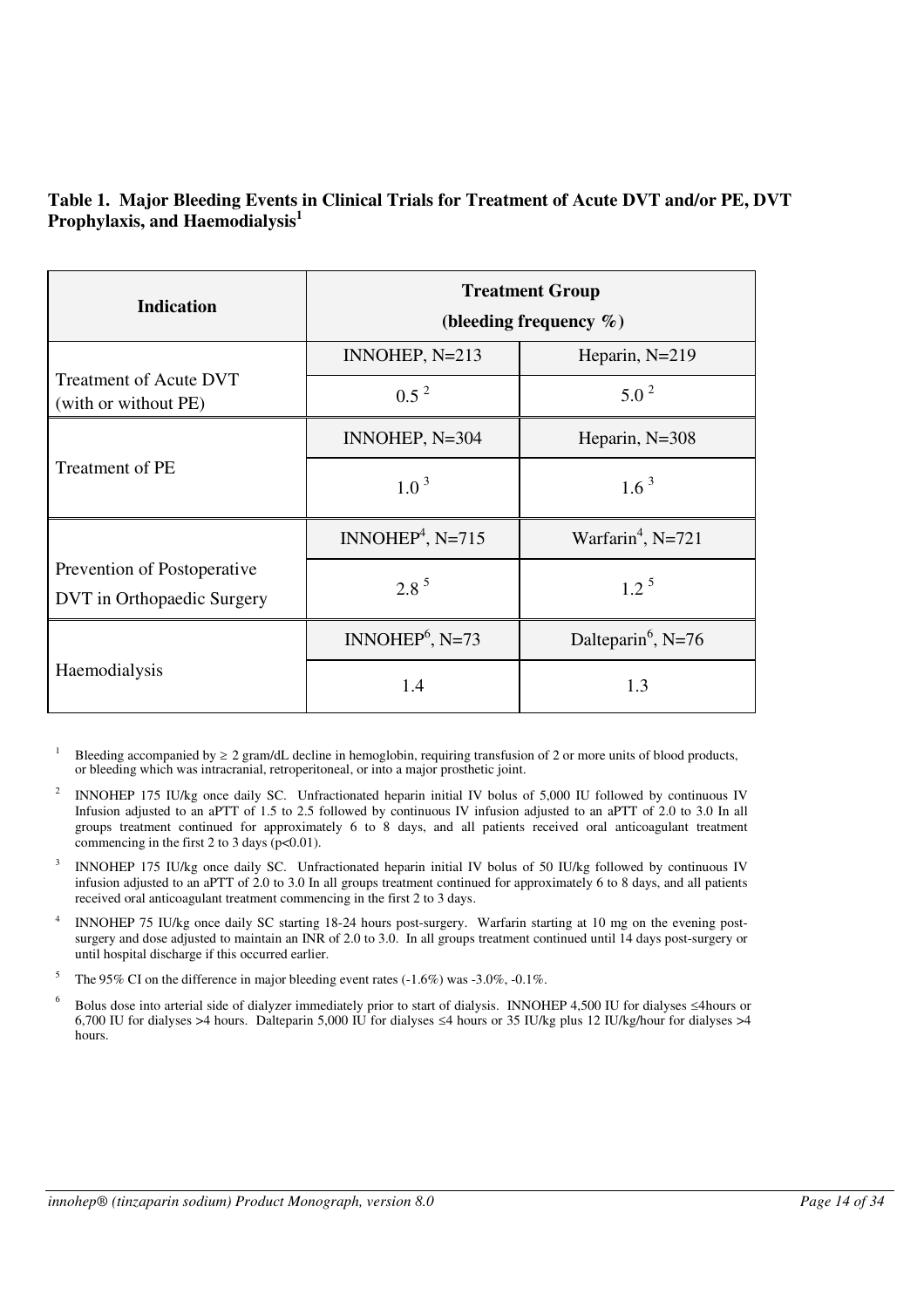# **Clinical Trial Adverse Drug Reactions**

*Because clinical trials are conducted under very specific conditions the adverse reaction rates observed in the clinical trials may not reflect the rates observed in practice and should not be compared to the rates in the clinical trials of another drug. Adverse drug reaction information from clinical trials is useful for identifying drug-related adverse events and for approximating rates*.

Adverse events with INNOHEP or heparin reported at a frequency of  $\geq$ 1% in clinical trials with patients undergoing treatment for proximal DVT and/or PE are provided in Table 2.

## **Table 2. Adverse Events Occurring in** ≥**1% of Patients During Treatment of Acute Deep Vein Thrombosis and/or PE**

|                                | <b>Treatment Group</b> <sup>1</sup> |                  |  |  |
|--------------------------------|-------------------------------------|------------------|--|--|
|                                | <b>INNOHEP</b>                      | Heparin          |  |  |
| <b>Adverse Event</b>           | $N = 519$                           | $N = 524$        |  |  |
|                                | $\mathbf{n}(\%)$                    | $\mathbf{n}(\%)$ |  |  |
| <b>Urinary Tract Infection</b> | 19(3.7%)                            | 18 (3.4%)        |  |  |
| <b>Chest Pain</b>              | $12(2.3\%)$                         | $8(1.5\%)$       |  |  |
| Epistaxis                      | $10(1.9\%)$                         | $7(1.3\%)$       |  |  |
| Headache                       | 9(1.7%)                             | 9(1.7%)          |  |  |
| Nausea                         | 9(1.7%)                             | $10(1.9\%)$      |  |  |
| Hemorrhage NOS                 | $8(1.5\%)$                          | 23 (4.4%)        |  |  |
| <b>Back Pain</b>               | $8(1.5\%)$                          | $2(0.4\%)$       |  |  |
| Fever                          | $8(1.5\%)$                          | 11 $(2.1\%)$     |  |  |
| Pain                           | $8(1.5\%)$                          | 7(1.3%)          |  |  |
| Constipation                   | 7(1.3%)                             | 9(1.7%)          |  |  |
| Rash                           | $6(1.2\%)$                          | $8(1.5\%)$       |  |  |
| Dyspnea                        | $6(1.2\%)$                          | 9(1.7%)          |  |  |
| Vomiting                       | $5(1.0\%)$                          | $8(1.5\%)$       |  |  |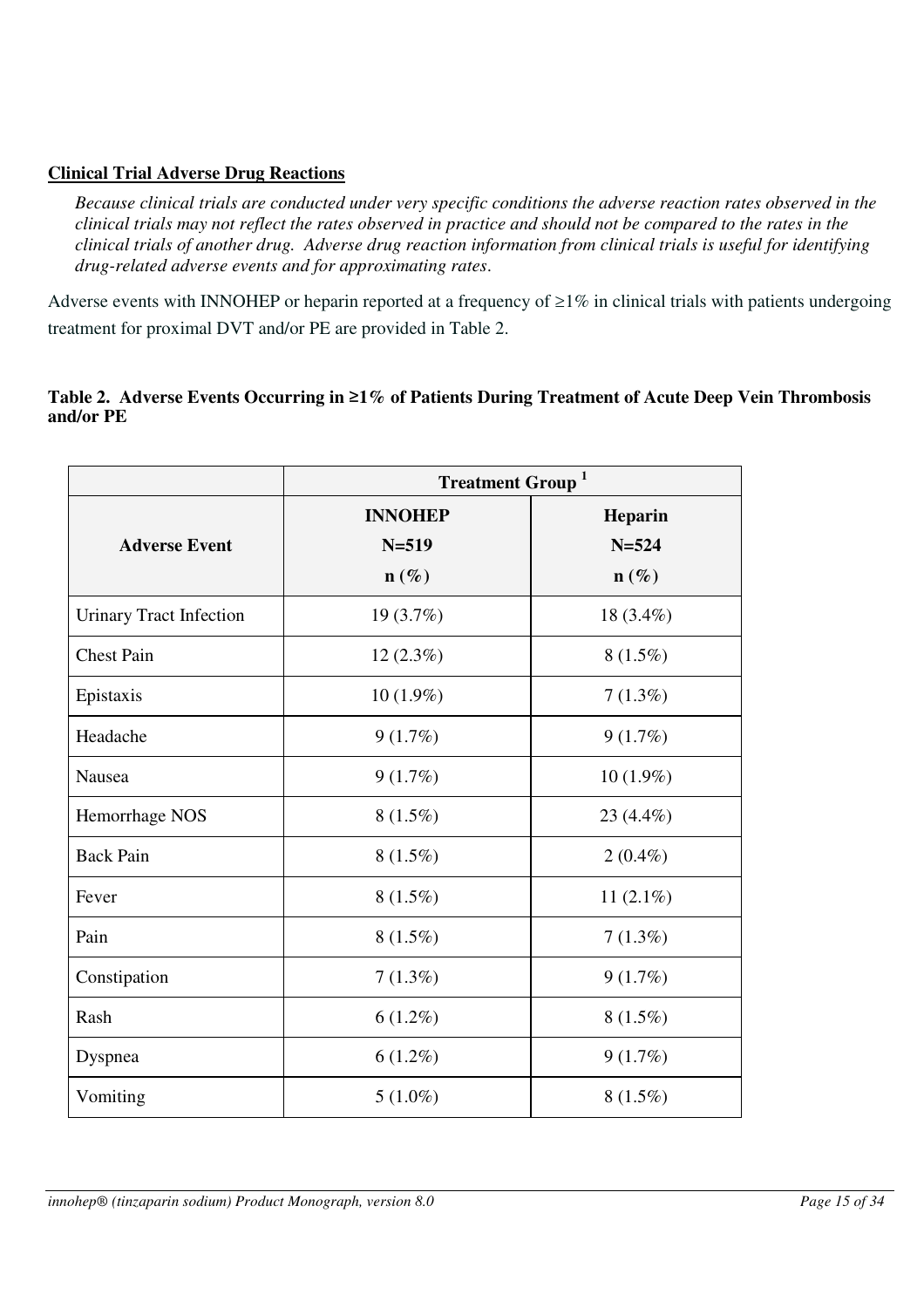|                       | <b>Treatment Group</b> <sup>1</sup> |                  |  |  |
|-----------------------|-------------------------------------|------------------|--|--|
|                       | <b>INNOHEP</b>                      | <b>Heparin</b>   |  |  |
| <b>Adverse Event</b>  | $N = 519$                           | $N = 524$        |  |  |
|                       | $\mathbf{n}(\%)$                    | $\mathbf{n}(\%)$ |  |  |
| Hematuria             | $5(1.0\%)$                          | $6(1.1\%)$       |  |  |
| <b>Abdominal Pain</b> | $4(0.8\%)$                          | $6(1.1\%)$       |  |  |
| Diarrhea              | $3(0.6\%)$                          | 7(1.3%)          |  |  |
| Anemia                | $\theta$                            | 7(1.3%)          |  |  |

NOS=not otherwise specified

<sup>1</sup> INNOHEP 175 IU/kg once daily SC. Unfractionated heparin initial IV bolus of 5,000 IU followed by continuous IV infusion adjusted to an aPTT of 1.5 to 2.5 or initial IV bolus of 50 IU/kg followed by continuous IV infusion adjusted to an aPTT of 2.0 to 3.0. In all groups treatment continued for approximately 6 to 8 days, and all patients received oral anticoagulant treatment commencing in the first 2 to 3 days.

Serious Adverse Events in Clinical Trials: Serious adverse events reported at a frequency≥1% in 5,000 patients who received INNOHEP in clinical trials are provided in Table 3.

|  |  |  |  |  |  | Table 3. Serious Adverse Events Associated With INNOHEP in Clinical Trials |  |  |  |
|--|--|--|--|--|--|----------------------------------------------------------------------------|--|--|--|
|--|--|--|--|--|--|----------------------------------------------------------------------------|--|--|--|

| Category         | <b>Serious Adverse Event</b>          |
|------------------|---------------------------------------|
| Bleeding-related | Anaemia (incl. haemoglobin decreased) |
|                  | Haemorrhage                           |
|                  | Haematoma                             |
|                  |                                       |

In a separate study of elderly patients aged 70 years or over with renal impairment, there was a higher mortality rate observed in patients treated with INNOHEP (11.5%) than in those treated with UFH (6.3%). All of the deaths in the INNOHEP group were assessed as "not related to study drug" by the investigators (see Human Studies, IRIS).

# **Less Common Clinical Trial Adverse Drug Reactions (<1%)**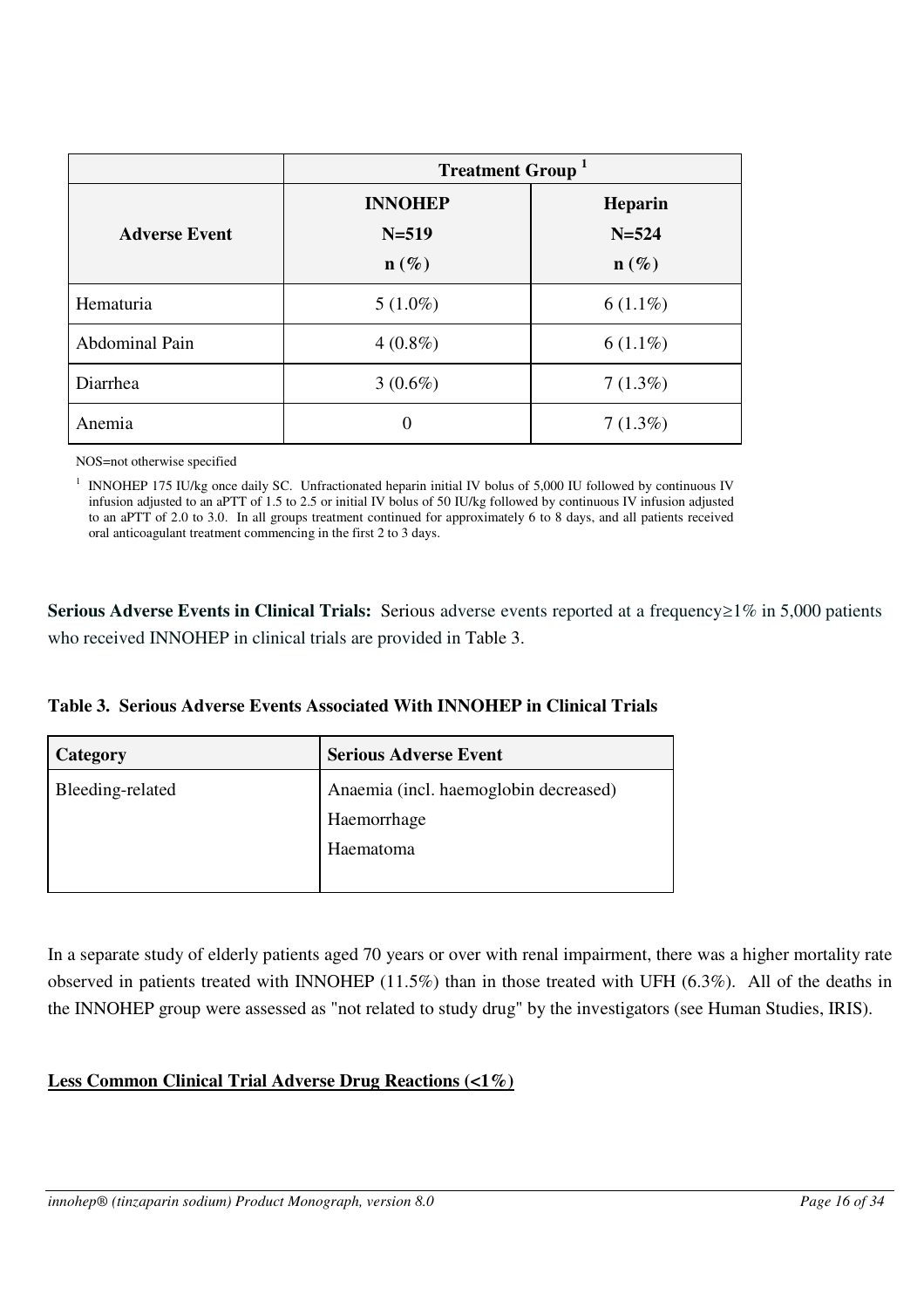**Blood and Lymphatic System Disorders:** Thrombocytopenia (type 1) (incl. platelet count decreased) has been observed with INNOHEP use. Thrombocytosis is rare.

**Hepatobiliary Disorders:** A significant but transient increase of liver transaminases (AST, ALT and GGT) has been observed with INNOHEP. This is a consistent finding with all members of the LMWH class, as well as with unfractionated heparin. However, no consistent irreversible liver damage has been observed. Normalization of transaminase levels can be expected within 2 to 4 weeks of the last dose of INNOHEP. The mechanism associated with the increased levels of liver transaminases has not been elucidated.

Transaminase increases occurred after more than three days of INNOHEP treatment in clinical studies. The increase is dose-dependent and has been observed at doses as low as 50 anti-Xa IU/kg once daily.

**Immune System Disorders:** Allergic reactions of all types and severities are uncommon but have been reported. Treatment should be promptly discontinued at the slightest suspicion of severe reactions.

**Skin and Subcutaneous Tissue Disorders**: There have been infrequent reports of various types of skin rash (such as erythematous and maculopapular), dermatitis (incl. dermatitis allergic and bulbous) and pruritus. In rare instances, skin necrosis and urticaria have been observed.

**Vascular Disorders:** Bruising, ecchymosis and purpura have been reported with INNOHEP.

# **Post-Market Adverse Drug Reactions**

**Blood and Lymphatic System Disorders:** Immune-mediated heparin-induced thrombocytopenia (HIT) (type II) largely manifests within 5 to 14 days of receiving the first dose. Furthermore, a rapid-onset form has been described in patients previously exposed to heparin. In some cases, severe immunologically-mediated heparin-induced thrombocytopenia (type II) has been seen resulting in arterial and/or venous thrombosis or thromboembolism (see WARNINGS AND PRECAUTIONS, Hematologic). The incidence is rare, occurring in <0.1%. An increase in platelet count which is asymptomatic and reversible has been observed. INNOHEP must be discontinued in all cases of immune-mediated HIT.

**Immune System Disorders:** Allergic reactions of all types and severities have been reported. Hypersensitivity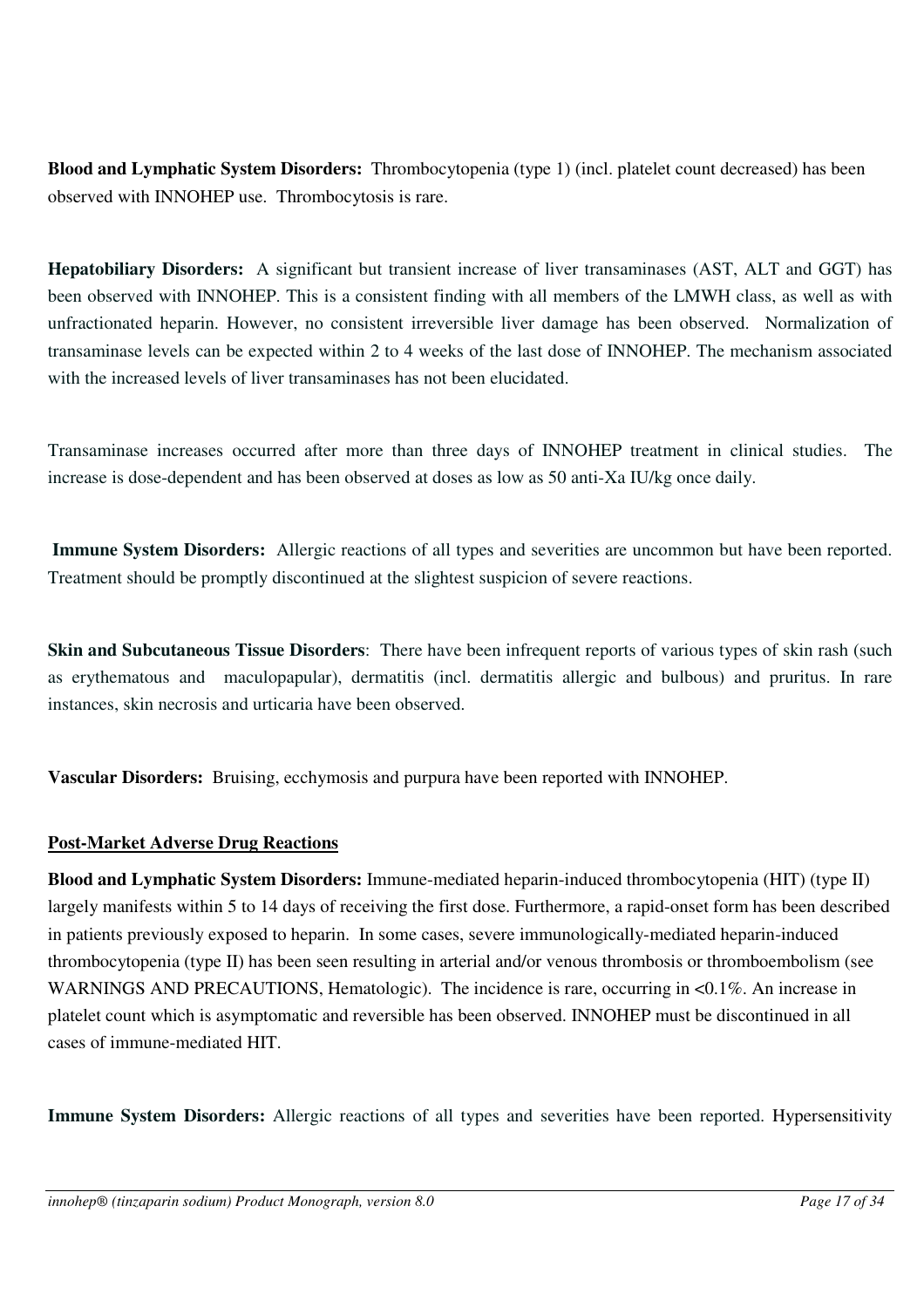reactions, including angioedema and anaphylactoid reactions, have been observed rarely with unfractionated heparin and LMWHs. INNOHEP should be discontinued in patients showing local or systemic allergic responses.

**Metabolism and Nutrition Disorders:** Hypoaldosteronism associated with hyperkalaemia and metabolic acidosis has been reported with LMWHs. Patients at risk include those with diabetes mellitus or renal impairment.

**Musculoskeletal and Connective Tissue Disorders:** Use of LMWH over extended periods has been reported to be associated with development of osteopenia/osteoporosis. The frequency of occurrence with INNOHEP is rare.

**Reproductive System and Breast Disorders:** Occurrences of priapism have been reported.

**Skin and Subcutaneous Tissue Disorders**: There have been rare cases of toxic epidermal necrolysis (including Stevens-Johnson syndrome).

#### <span id="page-17-0"></span>**DRUG INTERACTIONS**

INNOHEP (tinzaparin sodium) should be used with caution in patients receiving oral anticoagulants, NSAIDs incl. ASA, platelet inhibitors, thrombolytic agents, vitamin K antagonists, activated protein C, direct factor Xa and IIa inhibitors because of increased risk of bleeding.

# <span id="page-17-1"></span>**DOSAGE AND ADMINISTRATION**

#### **Dosing Considerations**

**Use in Patients with Renal Impairment:** All patients with renal impairment treated with LMWHs should be monitored carefully.

Renal function should be assessed using a formula based on serum creatinine to estimate creatinine clearance (CrCl) level.

Administration of LMWHs to patients with renal impairment has been shown to result in prolongation of anti-Xa activity, especially in those with severe renal impairment (CrCl < 30 mL/min), leading to increased risk of bleeding. Available evidence for tinzaparin demonstrates no accumulation in patients with CrCl levels down to 20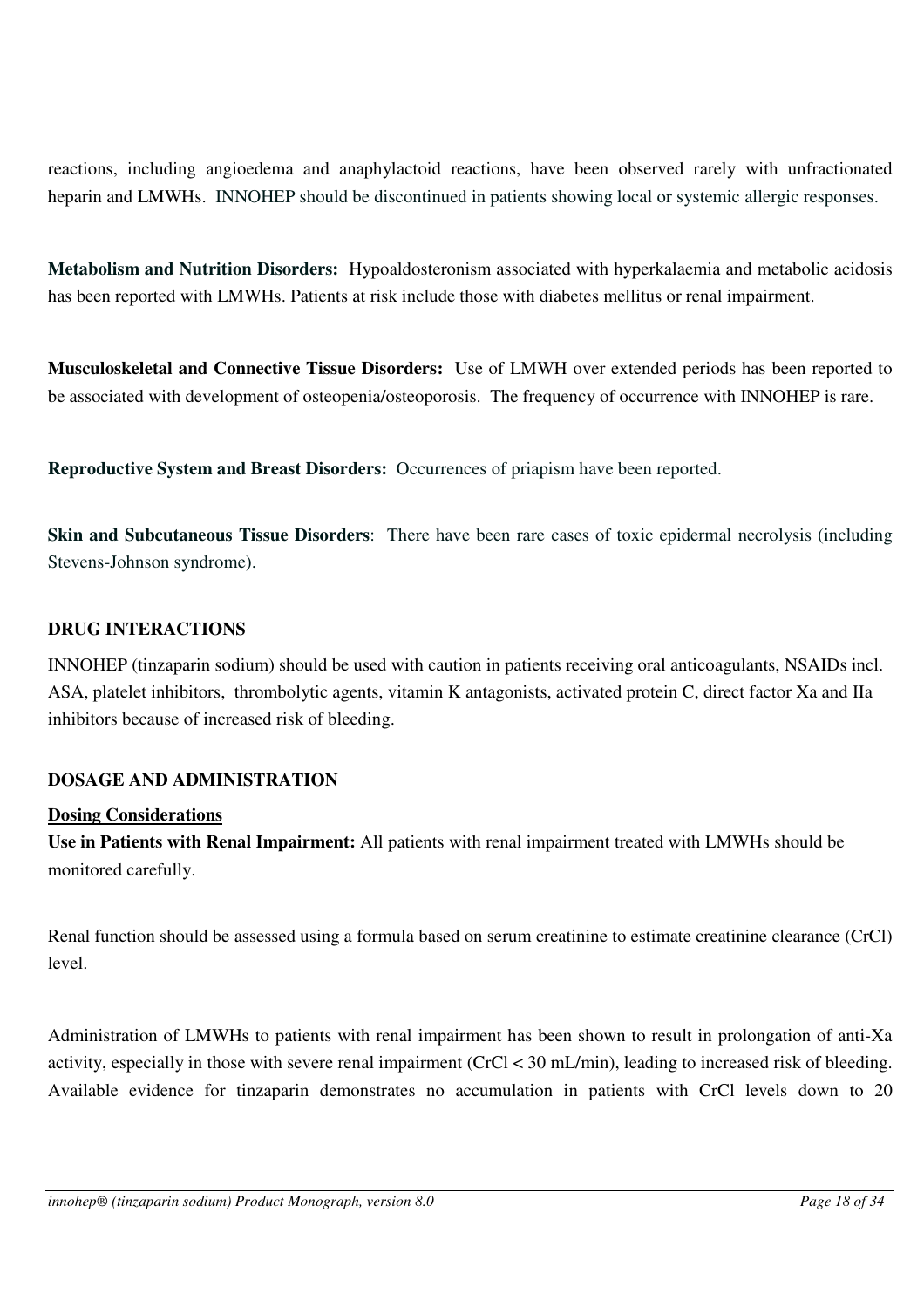mL/minute, however, caution is recommended when treating patients with severe renal impairment. There is limited data available in patients with an estimated CrCl level below 20 mL/minute.

Consideration of dosage adjustment in patients with severe renal impairment should be undertaken*.*

**Geriatrics:** INNOHEP should be used in the elderly in standard doses. Precaution is recommended in the treatment of elderly patients with renal impairment (see, Use in Patient with Renal Impairment).

#### **Administration**

INNOHEP (tinzaparin sodium) is administered by subcutaneous injection, or systemically in the setting of hemodialysis. It must NOT be administered by intramuscular injection (see WARNINGS AND PRECAUTIONS, General).

#### **Recommended Dose and Dosage Adjustment**

#### **I. Prevention of Postoperative Venous Thromboembolism in Orthopaedic Surgery**

| <b>Hip Surgery:</b>  | INNOHEP 50 anti-Xa IU/kg given by subcutaneous injection two hours before surgery<br>followed by 50 anti-Xa IU/kg once daily for 7-10 days. |
|----------------------|---------------------------------------------------------------------------------------------------------------------------------------------|
| <b>or</b>            |                                                                                                                                             |
|                      | INNOHEP 75 anti-Xa IU/kg given post-operatively by subcutaneous injection once daily for<br>$7-10$ days.                                    |
| <b>Knee Surgery:</b> | INNOHEP 75 anti-Xa IU/kg given post-operatively by subcutaneous injection once daily for<br>$7-10$ days.                                    |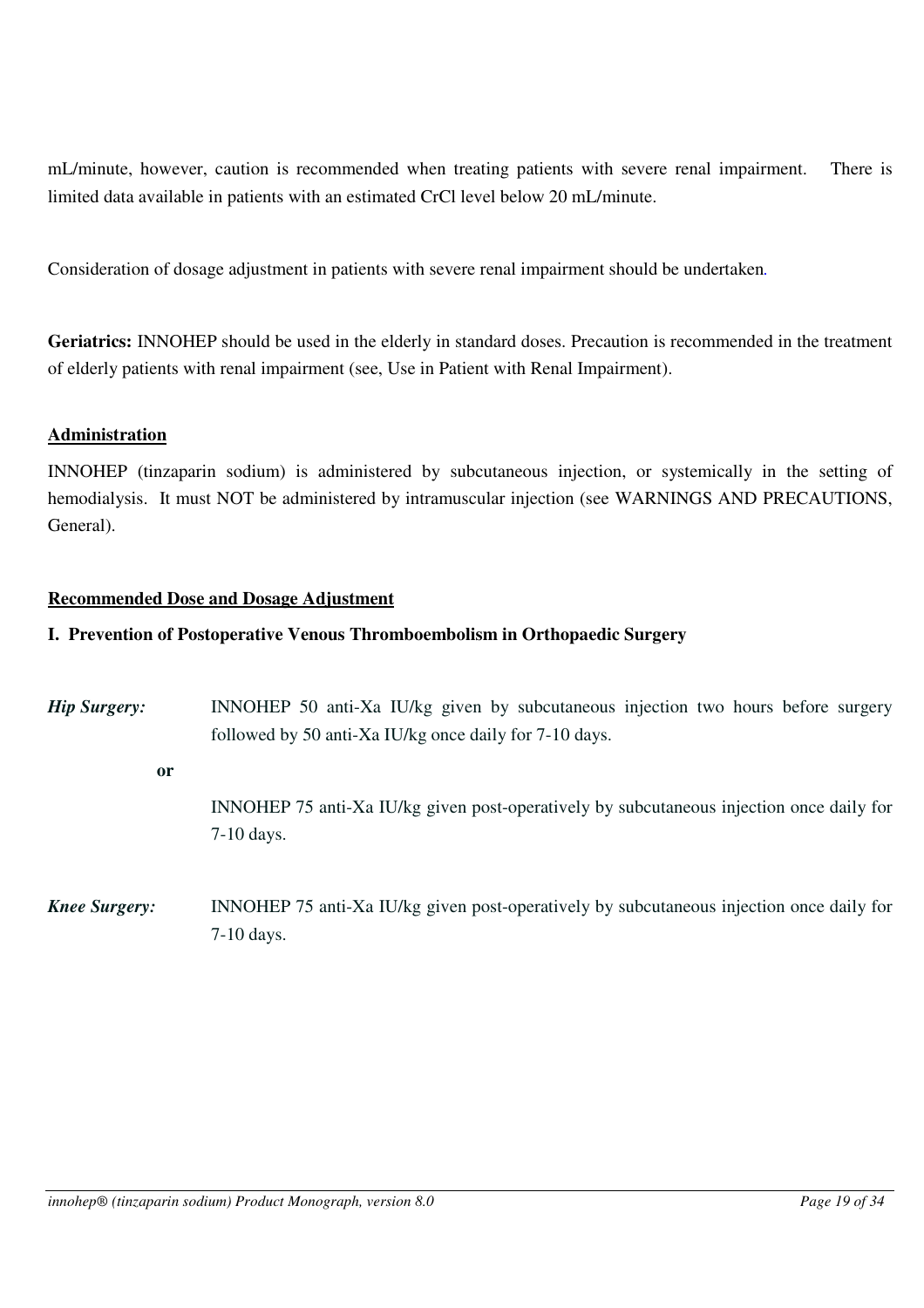For convenience, the following prefilled syringes are available for dosing by body weight:

| Dose per syringe   | <b>Pre-operative</b><br>50 anti-Xa IU/kg<br>Body weight* | Post-operative<br>75 anti-Xa IU/kg<br>Body weight* |  |
|--------------------|----------------------------------------------------------|----------------------------------------------------|--|
| $2,500$ anti-Xa IU |                                                          |                                                    |  |
| 3,500 anti-Xa IU   | $70(60-80)$ kg                                           | $45(35-55)$ kg                                     |  |
| $4,500$ anti-Xa IU | $90(80-100)$ kg                                          | $60(50-70)$ kg                                     |  |

\*Value represents the average weight ±10 kg appropriate for the syringe size. Patients outside of these weight ranges should be dosed on an individual basis

**II. Prevention of Postoperative Venous Thromboembolism in General Surgery**  INNOHEP 3500 anti-Xa IU (available in a prefilled syringe) given by subcutaneous injection two hours before surgery followed by 3500 anti-Xa IU once daily for 7-10 days.

# **III. Treatment of Deep Vein Thrombosis, with or without Pulmonary Embolism or,**

# **Treatment of Pulmonary Embolism**

The recommended dosage is 175 anti-Xa IU/kg body weight given subcutaneously once daily at the same time every day. Although trials for DVT treatment did not include a maximum daily dose, few patients were included who exceeded 105 kg. Therefore, the recommended maximum daily dose for INNOHEP is 18,000 anti-Xa IU/day. In clinical trials, plasma anti-Xa levels were typically in the range of <0.3 anti-Xa IU/mL before injection and < 1.8 anti-Xa IU/mL approximately 5 hours after injection (dosed by body weight) as determined by a functional anti-Xa assay.

Concomitant treatment with oral anticoagulants (vitamin K antagonists) is usually started immediately. Treatment with INNOHEP should be continued until therapeutic oral anticoagulant effect has been achieved (INR 2.0 to 3.0), usually within 5 days. The average duration of INNOHEP administration is 7 days.

Published clinical data are available documenting extended treatment with INNOHEP 175 IU/kg once daily for 3-6 months in patients with cancer associated thrombosis (see, REFERENCES 9-11, 19). The use of INNOHEP beyond 6 months must be evaluated in the absence of clinical data.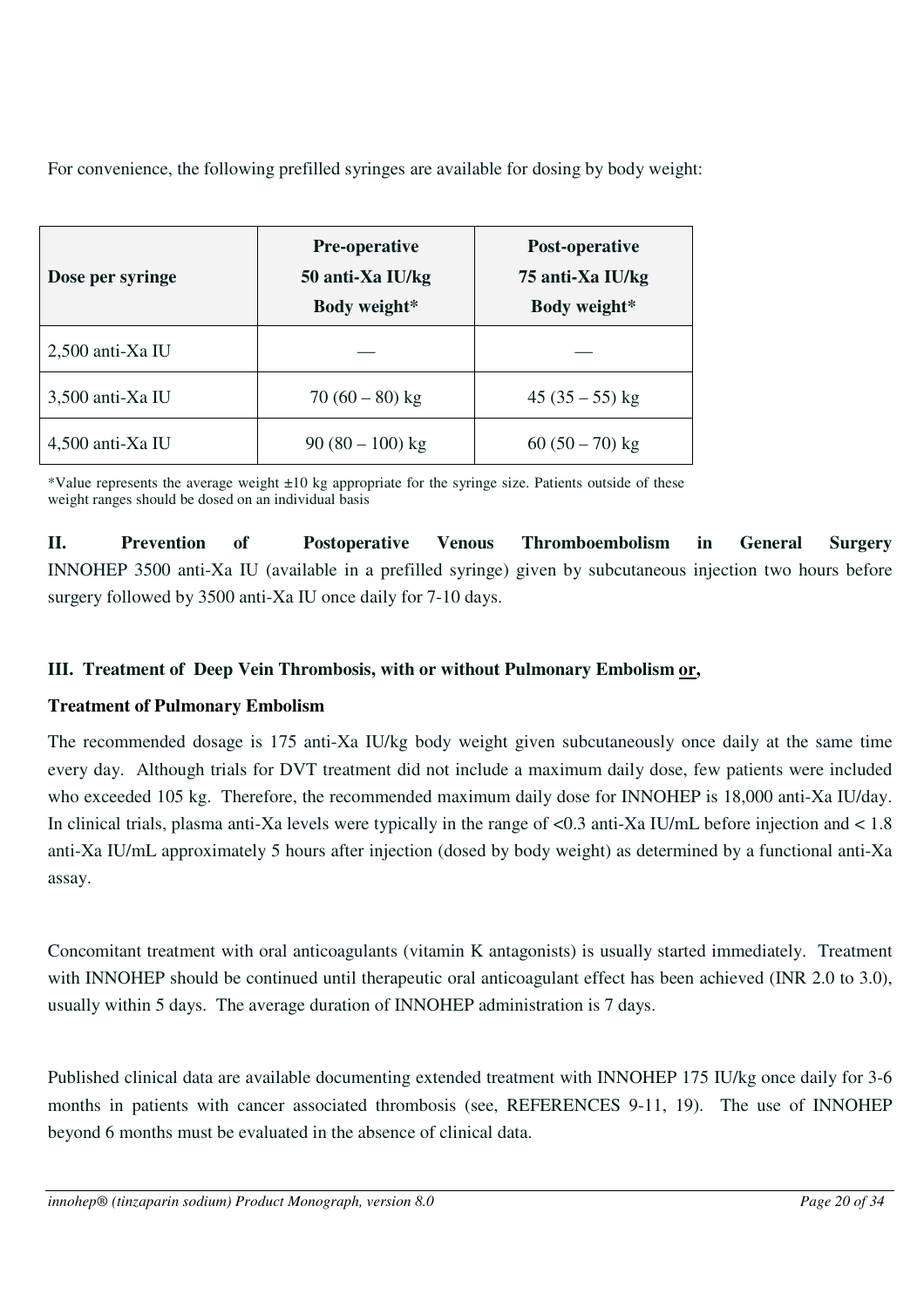For convenience, the following prefilled graduated syringes are available for dosing by body weight (175 anti-Xa IU/kg):

| <b>Patient Body Weight</b><br>(Kg) | <b>DVT</b> Treatment<br>175 anti-Xa IU/kg SC Once Daily<br>20,000 IU/mL |             |  |
|------------------------------------|-------------------------------------------------------------------------|-------------|--|
|                                    | Dose (IU)                                                               | Amount (mL) |  |
| $31 - 36$                          | 6,000                                                                   | 0.3         |  |
| $37 - 42$                          | 7,000                                                                   | 0.35        |  |
| $43 - 48$                          | 8,000                                                                   | 0.4         |  |
| $49 - 53$                          | 9,000                                                                   | 0.45        |  |
| $54 - 59$                          | 10,000                                                                  | 0.5         |  |
| $60 - 65$                          | 11,000                                                                  | 0.55        |  |
| $66 - 70$                          | 12,000                                                                  | 0.6         |  |
| $71 - 76$                          | 13,000                                                                  | 0.65        |  |
| $77 - 82$                          | 14,000                                                                  | 0.7         |  |
| $83 - 88$                          | 15,000                                                                  | 0.75        |  |
| $89 - 93$                          | 16,000                                                                  | 0.8         |  |
| 94 - 99                            | 17,000                                                                  | 0.85        |  |
| $100 - 105$                        | 18,000                                                                  | 0.9         |  |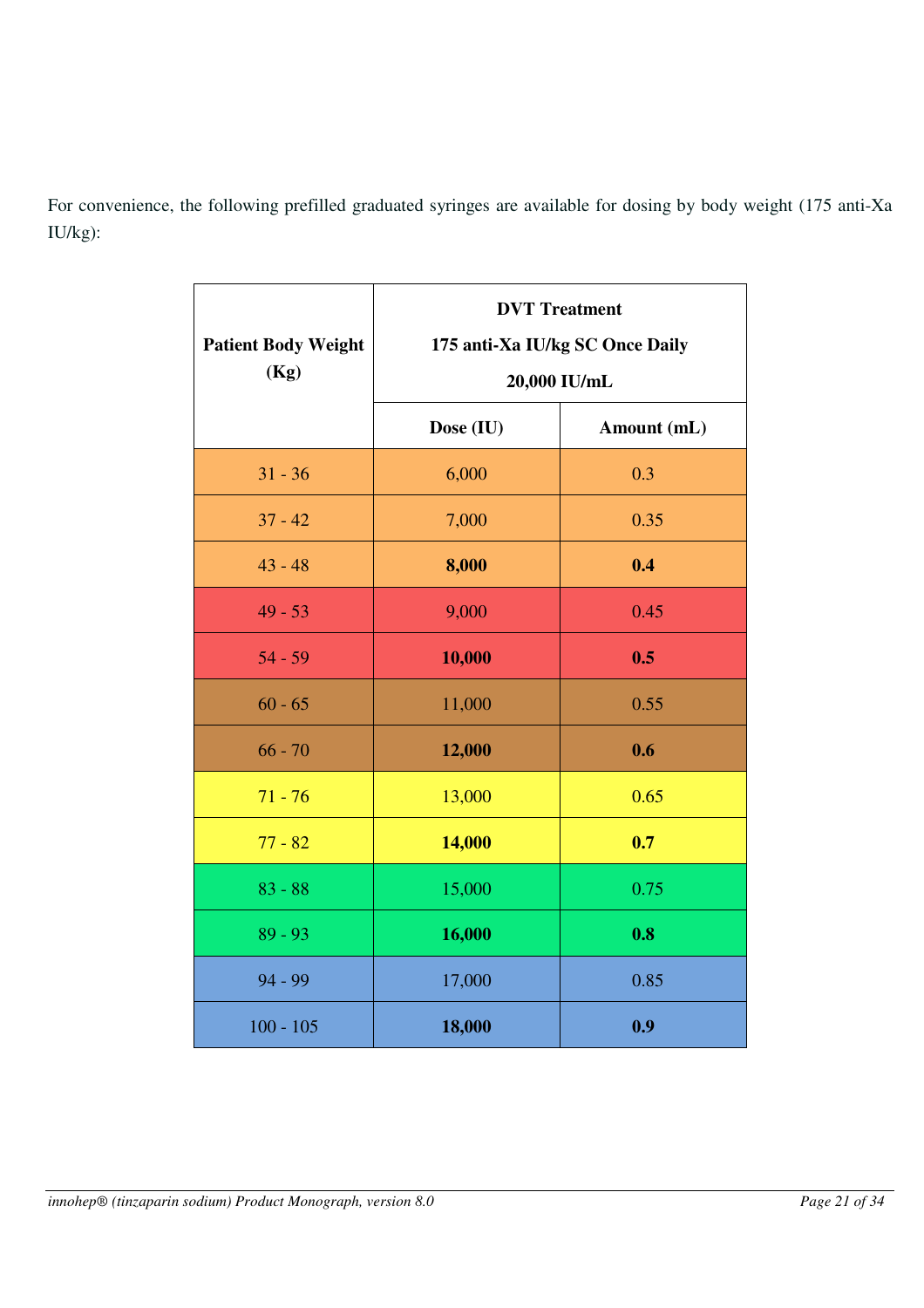# **IV. Anticoagulation of Extracorporeal Circulation and Haemodialysis**

All patients participating in clinical trials were stable, chronic renal failure patients. The following dosage recommendations are for that patient population; in patients with lower risk of haemorrhage.

Optimisation of dosage is required for each individual patient (different clotting stimuli are produced by different dialysis circuits and membranes, and there is inter-patient variability).

The recommended starting dose is INNOHEP 4,500 anti-Xa IU administered as a bolus dose into the arterial side of the dialyser (or intravenously) at the beginning of the dialysis for a session lasting 4 hours or less in patients with no risk of haemorrhage. This dose normally produces plasma anti-Xa levels in the range of 0.5-1.0 IU anti-Xa/mL. Dosage modifications should consider the outcome of the previous dialysis and should be made by increasing or decreasing the dose in steps of 500 anti-Xa IU until a satisfactory dose is obtained.

A larger starting dose may be given for dialysis sessions lasting longer than 4 hours. Doses in subsequent dialysis sessions should be adjusted as required.

In patients with a risk of haemorrhage, dialysis sessions may be carried out using halved doses. An additional smaller dose may be given during dialysis for sessions lasting longer than 4 hours. The dose in subsequent dialysis sessions should be adjusted as necessary to achieve plasma levels within the range of 0.2-0.4 IU anti-Xa/mL.

No anticoagulant should be added to the dialyser circuit when using this regimen.

# <span id="page-21-0"></span>**OVERDOSAGE**

Accidental overdosage following administration of INNOHEP (tinzaparin sodium) may lead to haemorrhagic complications. INNOHEP should be immediately discontinued, at least temporarily, in cases of significant excess dosage. Due to the relatively short half-life of INNOHEP, minor haemorrhages can be managed conservatively following treatment discontinuation. In more serious cases, protamine should be administered.

The anticoagulant effect of INNOHEP is inhibited by protamine. This effect may be largely neutralised by slow intravenous injection of protamine sulphate. Each mg of protamine sulphate neutralises approximately 100 anti-Xa IU of tinzaparin sodium. A second infusion of 0.5 mg protamine per 100 anti-Xa IU of INNOHEP may be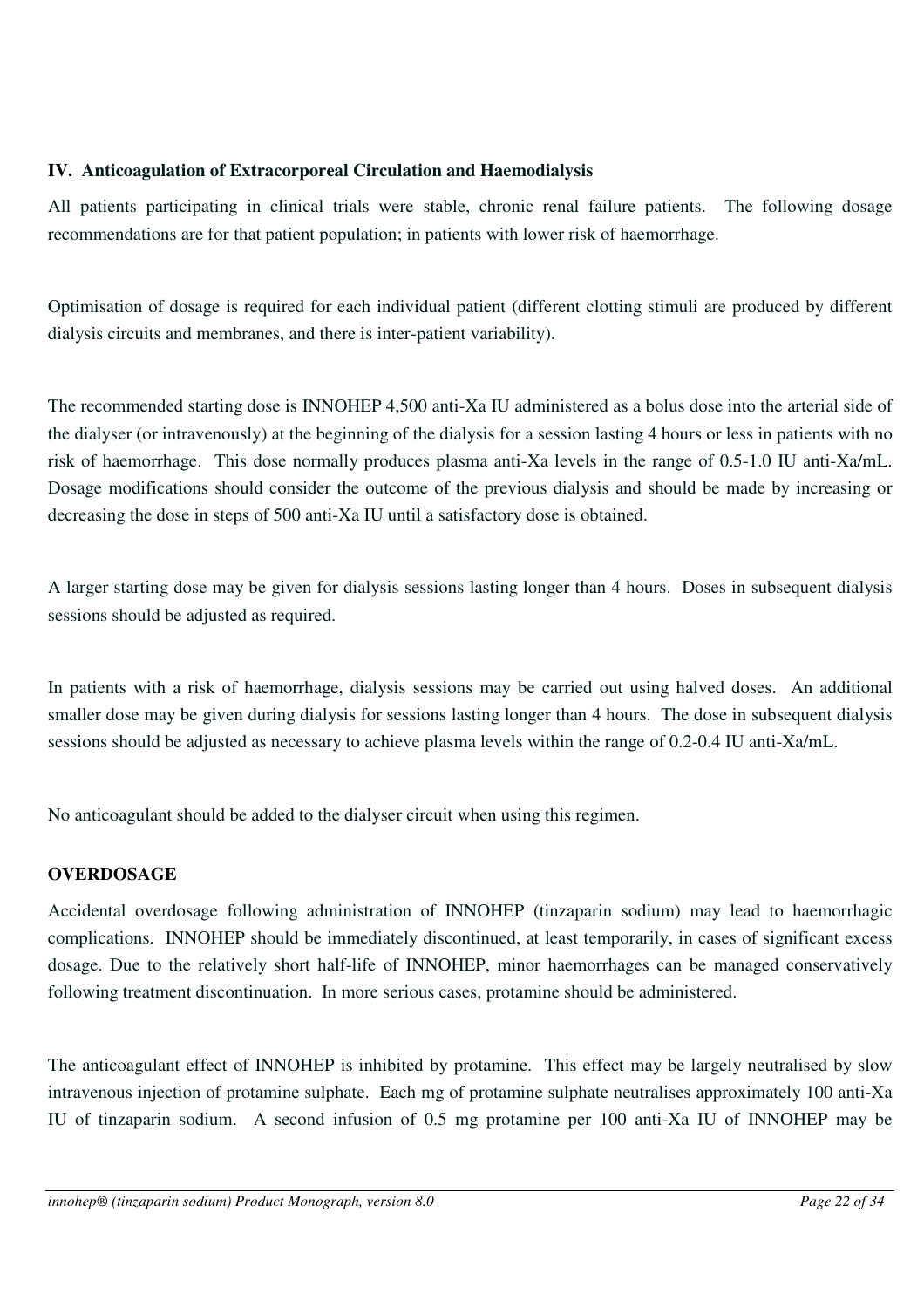administered if the APTT measured 2 to 4 hours after the first infusion remains prolonged. However, even with higher doses of protamine, the APTT may remain prolonged to a greater extent than usually seen with unfractionated heparin. Anti-factor Xa activity is never completely neutralised (maximum about 60-65%).

Particular care should be taken to avoid overdosage with protamine sulphate. Administration of protamine sulphate can cause severe hypotensive and anaphylactoid reactions. Because fatal reactions, often resembling anaphylaxis, have been reported with protamine sulphate, it should be given only when resuscitation equipment and treatment of anaphylactic shock are readily available.

For management of a suspected drug overdose, contact your regional Poison Control Centre.

# <span id="page-22-0"></span>**ACTION AND CLINICAL PHARMACOLOGY**

#### **Mechanism of Action**

INNOHEP (tinzaparin sodium) is a LMWH, produced by enzymatic depolymerization of unfractionated heparin from porcine intestinal mucosa. It is a heterogeneous mixture of sulphated polysaccharide glycosaminoglycan chains. The mass-average molecular weight mass ranges between 5500 and 7500 daltons. The mass percentage of chains lower than 2000 daltons is not more than 10 percent. The mass percentage of chains between 2000 and 8000 daltons ranges between 60 and 72 percent. The mass percentage of chains above 8000 daltons ranges between 22 and 36 percent. Tinzaparin sodium is composed of molecules with and without a specially characterized pentasaccharide, which is the specific site for high affinity binding to the plasma protein antithrombin III (AT III). This binding to AT III leads to an accelerated inhibition of factor Xa. This results in the antithrombotic effect of tinzaparin, although other mechanisms may also be involved since it potentiates the inhibition of several activated coagulation factors.

INNOHEP is an antithrombotic agent with higher anti-Xa activity (70-120 IU/mg) than anti-IIa activity (approximately 55 IU/mg). The ratio of anti-Xa to anti-IIa activity for INNOHEP is  $2.0 \pm 0.5$ , whereas it is 1 for unfractionated heparin.

# **Pharmacodynamics**

Neither INNOHEP nor heparin doses can be measured directly in the bloodstream. Their effects on clotting are a function of the dose. Unfractionated heparin is usually measured by prolongation of APTT, although plasma anti-Xa can also be determined. INNOHEP only causes APTT prolongation at higher doses. In the therapeutic range,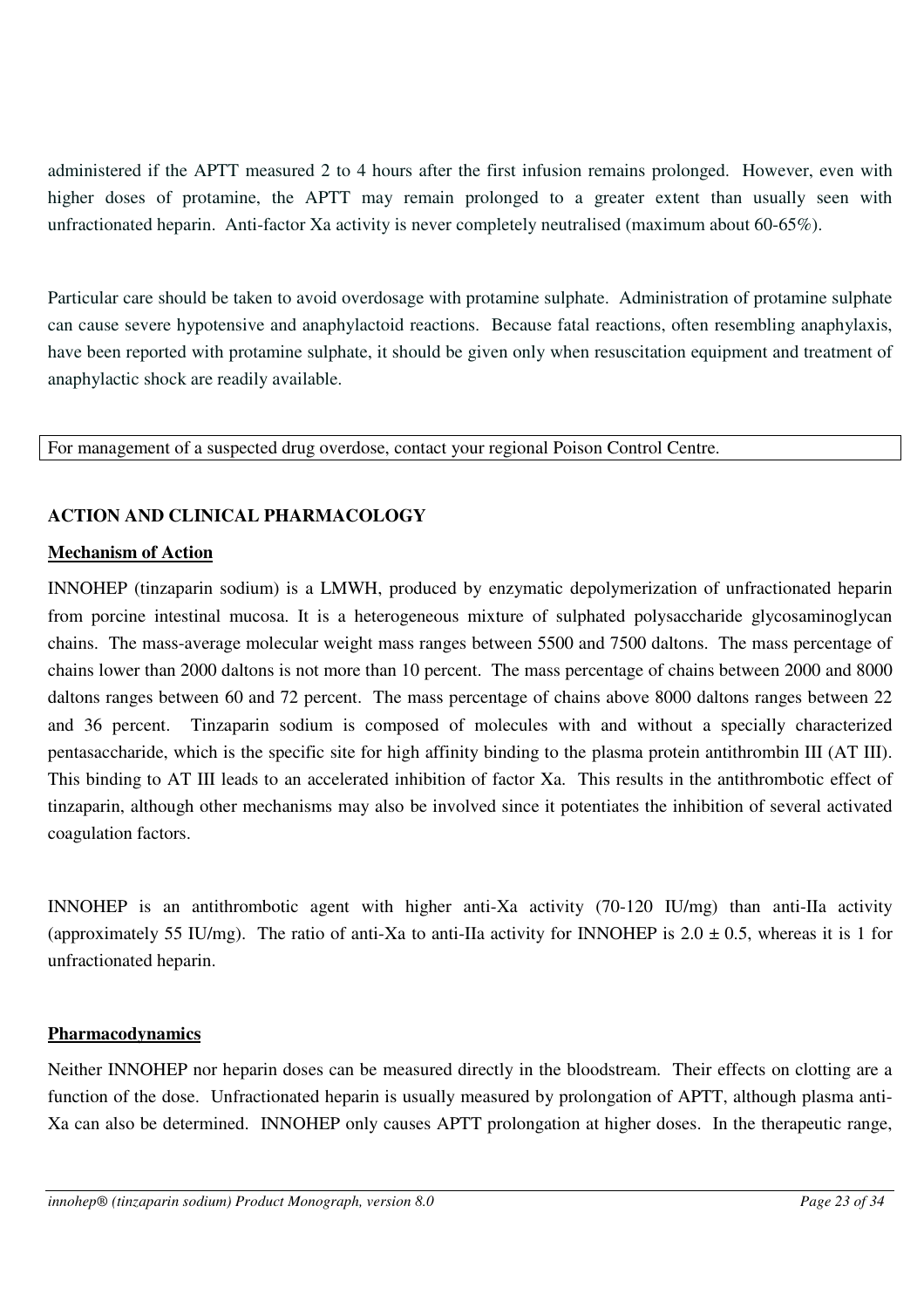the effects of INNOHEP on the plasma anti-Xa activity can be measured as an indication of serum tinzaparin levels. However, clinical trials have not demonstrated a linear correlation between anti-Xa activity and antithrombotic effect. Prophylactic doses of 75 IU/kg of INNOHEP by subcutaneous administration resulted in peak anti-Xa activity of 0.31 to 0.42 IU/mL in patients whereas the mean ratio of peak APTT (as compared to baseline) was 1.13 to 1.35. Treatment doses of 175 anti-Xa IU/kg resulted in peak anti-Xa activity of approximately 0.4 to 1.8 IU/mL and a mean peak APTT ratio of 1.71 to 2.63. APTT values associated with either the prophylaxis or treatment dose of INNOHEP returned to baseline within 20-28 hours after administration. APTT values associated with LMWHs are variable and are not predictive of clinical efficacy or safety.

# **Pharmacokinetics**

**Absorption and Distribution:** The bioavailability of INNOHEP following subcutaneous injection is about 90% in healthy subjects when measured as anti-Xa activity versus 67% for anti-IIa activity. The absorption half-life of anti-Xa activity is 200 minutes and that of anti-IIa activity is 257 minutes. The long duration of action of tinzaparin is a result of its prolonged absorption.

Peak plasma anti-Xa activity occurs at approximately 4-6 hours. Detectable anti-Xa activity persists for 24 hours after injection, despite elimination half lives of anti-Xa activity of 82 minutes and anti-IIa of 71 minutes. No evidence of accumulation was found when INNOHEP was administered once daily for five days at a dose of 175 anti-Xa IU/kg. The volume of distribution of anti-Xa activity is 4 L and that of anti-IIa activity is 10.9 L. Possibly this higher value may occur because of higher protein binding of anti-IIa fractions, particularly to platelet factor 4.

The effect of tinzaparin on APTT values is inconsistent and generally only shows a dose-dependent effect at doses above 5000 anti-Xa IU.

**Metabolism and Excretion:** The primary route of tinzaparin elimination is by the kidney; hepatic elimination is not involved. Unlike unfractionated heparin, tinzaparin does not undergo metabolism to smaller molecules as a result of binding to endothelial cells.

# **Special Populations and Conditions**

**Renal Insufficiency:** The half-life for anti-Xa activity for LMWHs is prolonged in patients with impaired renal function relative to people with normal function. The effect of renal impairment on tinzaparin anti-Xa activity has not been fully studied (see WARNINGS, PRECAUTIONS, Renal, and DOSAGE AND ADMINISTRATION, Use in Patients with Renal Impairment).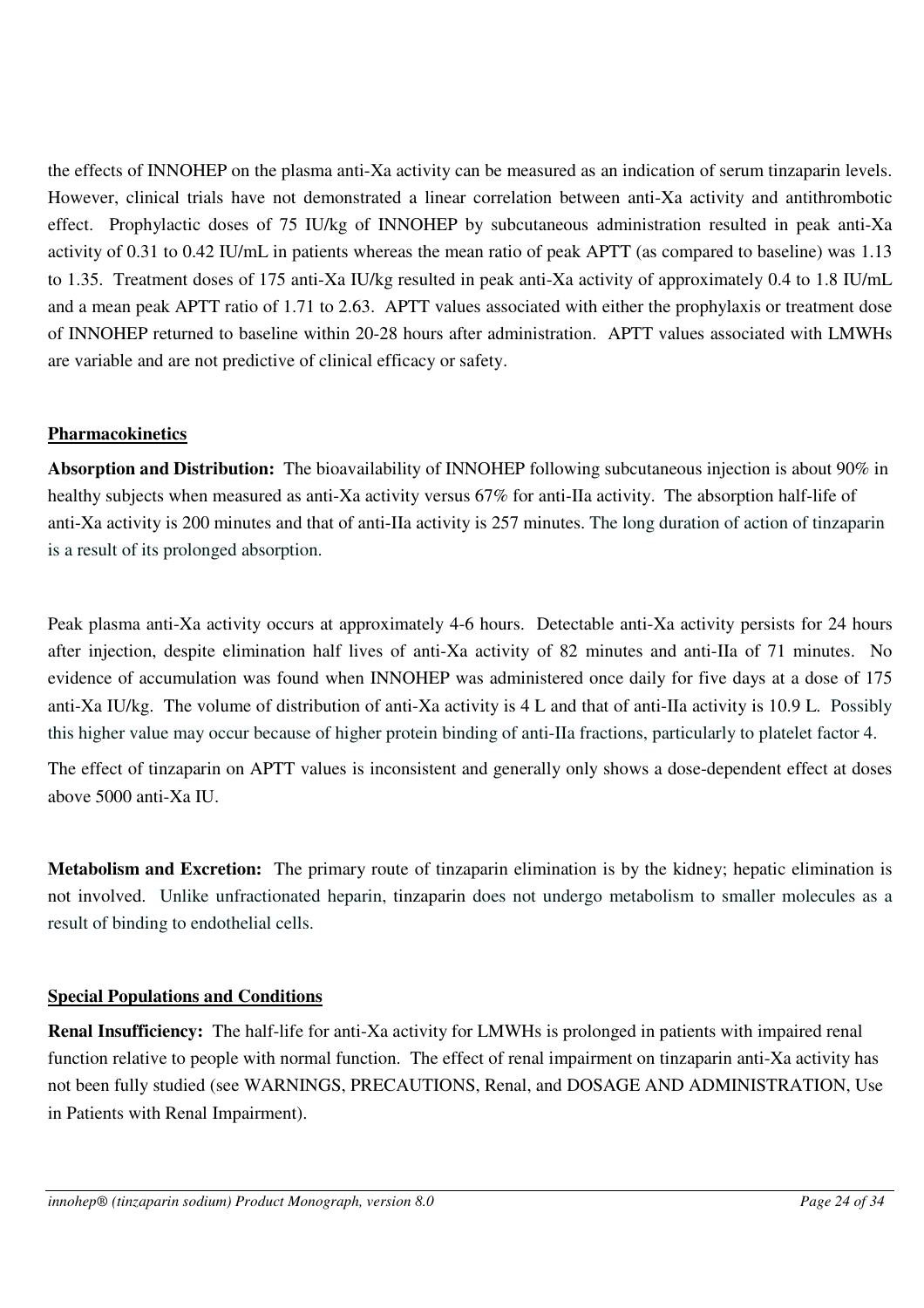# <span id="page-24-0"></span>**STORAGE AND STABILITY**

INNOHEP (tinzaparin sodium) should be stored at room temperature (15 to 25 oC).

# <span id="page-24-1"></span>**DOSAGE FORMS, COMPOSITION AND PACKAGING**

INNOHEP contains tinzaparin sodium in a sterile solution for subcutaneous injection, available in unit-dose safety syringes, unit-dose graduated safety syringes and multi-dose 2 mL vials. Pre-filled syringes have a 27-gauge (10,000 anti-Xa IU/mL and 20,000 anti-Xa IU/mL) or 29-gauge (20,000 anti-Xa IU/mL only), ½ inch needle. All INNOHEP syringes and vials are latex-free**.**

# **Composition**

| <b>Tinzaparin sodium</b><br>(anti-Xa IU) | Sodium acetate<br>$\rm .3H_2O$ | Sodium hydroxide* | Water for injection<br>(to make final volume) |
|------------------------------------------|--------------------------------|-------------------|-----------------------------------------------|
| 2,500 IU/syringe                         | $1.25$ mg                      | q.s.              | $0.25$ mL                                     |
| 3,500 IU/syringe                         | $1.75 \text{ mg}$              | q.s.              | $0.35$ mL                                     |
| 4,500 IU/syringe                         | $2.25 \text{ mg}$              | q.s.              | $0.45$ mL                                     |

#### *Unit-dose Syringes* **10,000 anti-Xa IU/mL (non-preserved):**

\*quantity sufficient for pH adjustment; pH range of the final solution is 5.0-7.5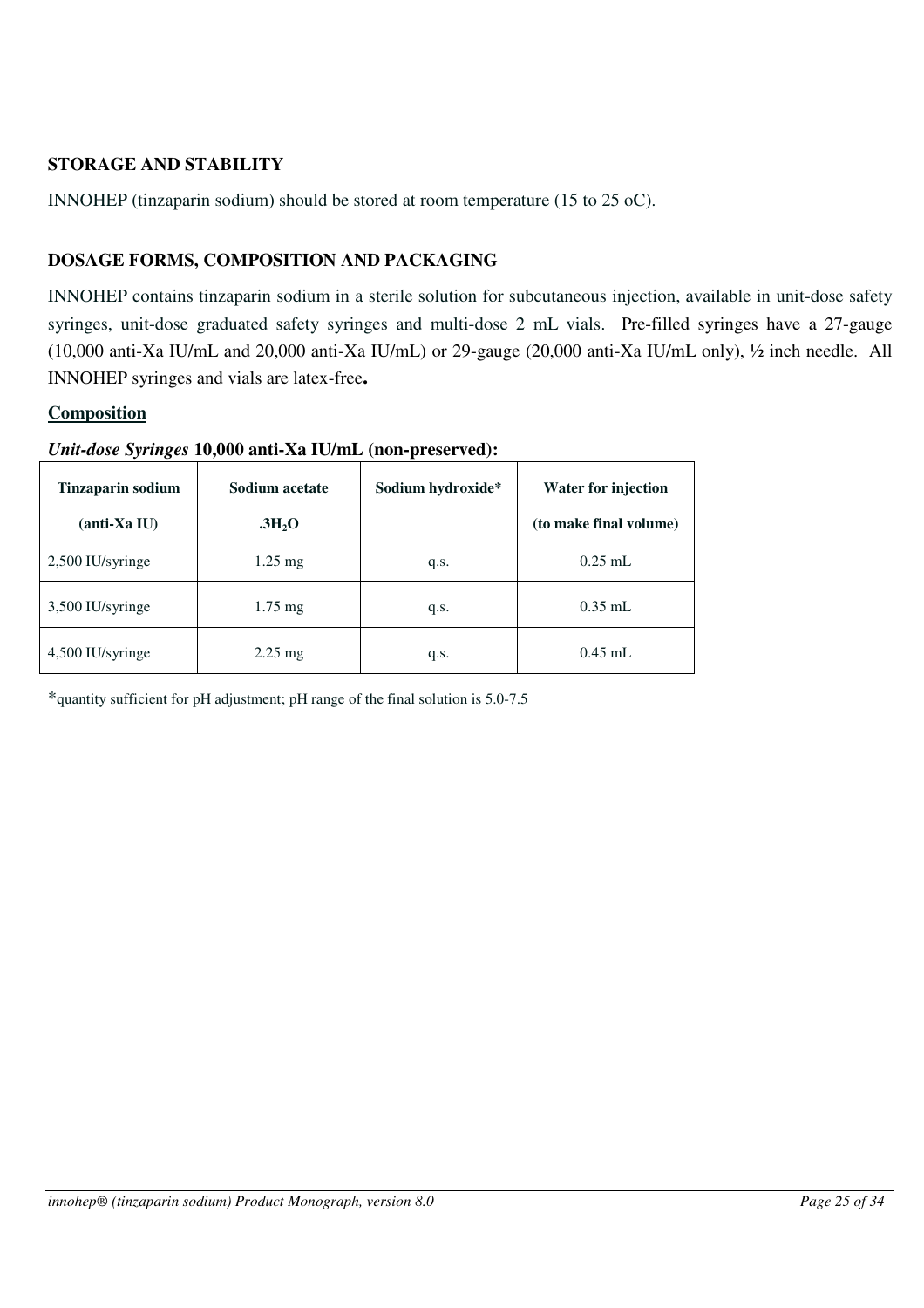| <b>Tinzaparin sodium</b><br>$(anti-Xa IU)$ | Sodium<br>metabisulphite | Sodium hydroxide* | <b>Water for injection</b><br>(to make final volume) |
|--------------------------------------------|--------------------------|-------------------|------------------------------------------------------|
| 8,000 IU/syringe                           | $0.73$ mg                | q.s.              | $0.4$ mL                                             |
| 10,000 IU/syringe                          | $0.92$ mg                | q.s.              | $0.5$ mL                                             |
| 12,000 IU/syringe                          | $1.10$ mg                | q.s.              | $0.6$ mL                                             |
| 14,000 IU/syringe                          | $1.28 \text{ mg}$        | q.s               | $0.7$ mL                                             |
| 16,000 IU/syringe                          | $1.46$ mg                | q.s.              | $0.8$ mL                                             |
| 18,000 IU/syringe                          | $1.65$ mg                | q.s               | $0.9$ mL                                             |

*Unit-dose Graduated Syringes* **20,000 anti-Xa IU/mL** (non-preserved):

\*quantity sufficient for pH adjustment; pH range of the final solution is 5.0-7.5

# *Multi-dose Vials:*

| Tinzaparin sodium (anti-Xa IU)     | 10,000 IU/mL†    | 20,000 IU/mL†    |
|------------------------------------|------------------|------------------|
| Sodium metabisulphite              | $1.8 \text{ mg}$ | $3.1 \text{ mg}$ |
| Benzyl alcohol                     | $10 \text{ mg}$  | $10 \text{ mg}$  |
| Sodium hydroxide                   | $q.s.*$          | $q.s.*$          |
| Water for injection (to make final | $1.0$ mL         | $1.0$ mL         |
| volume)                            |                  |                  |

\*quantity sufficient for pH adjustment; pH range of the final solution is 5.0-7.5

† provided in 2 mL vials as 20,000 IU/vial and 40,000 IU/vial respectively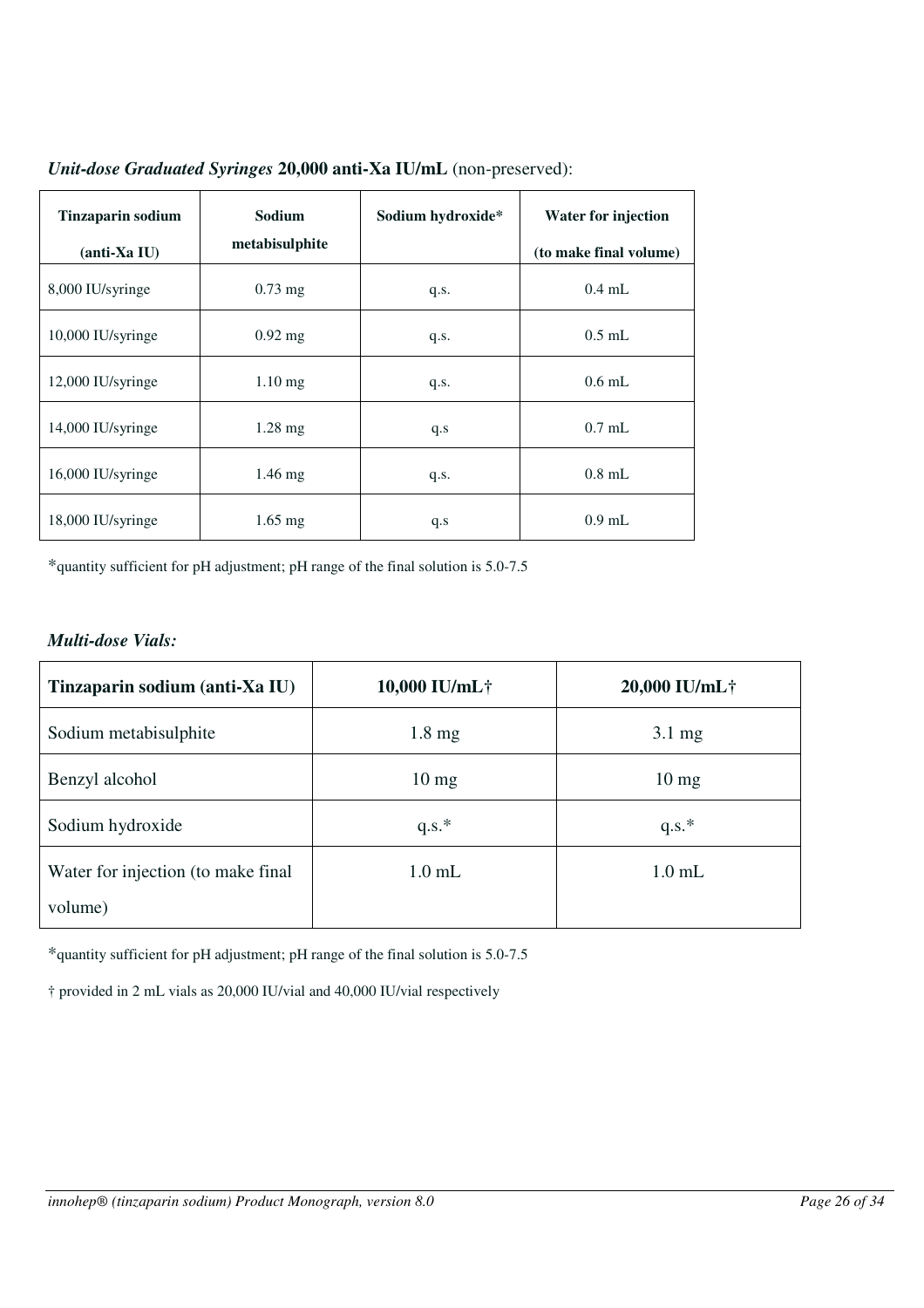# <span id="page-26-0"></span>**PART II : SCIENTIFIC INFORMATION**

## <span id="page-26-1"></span>**PHARMACEUTICAL INFORMATION**

#### **Drug Substance**

Proper name: Tinzaparin Sodium

Chemical name: Polymers of alternating derivatives of D-glycosamine (N-sulphated or N-acetylated) and uronic acid (L-iduronic acid or D-glucuronic acid) joined by glycosidic linkages, the components being liberated in varying proportions on complete hydrolysis.

Structural formula:



 $R2 = H$  and  $R3 = CO<sub>2</sub>Na$  or  $R2 = CO<sub>2</sub>Na$  and  $R3 = H$ 

Molecular mass:  $4500 + 1500$  Daltons (Peak Maximum Molecular Mass)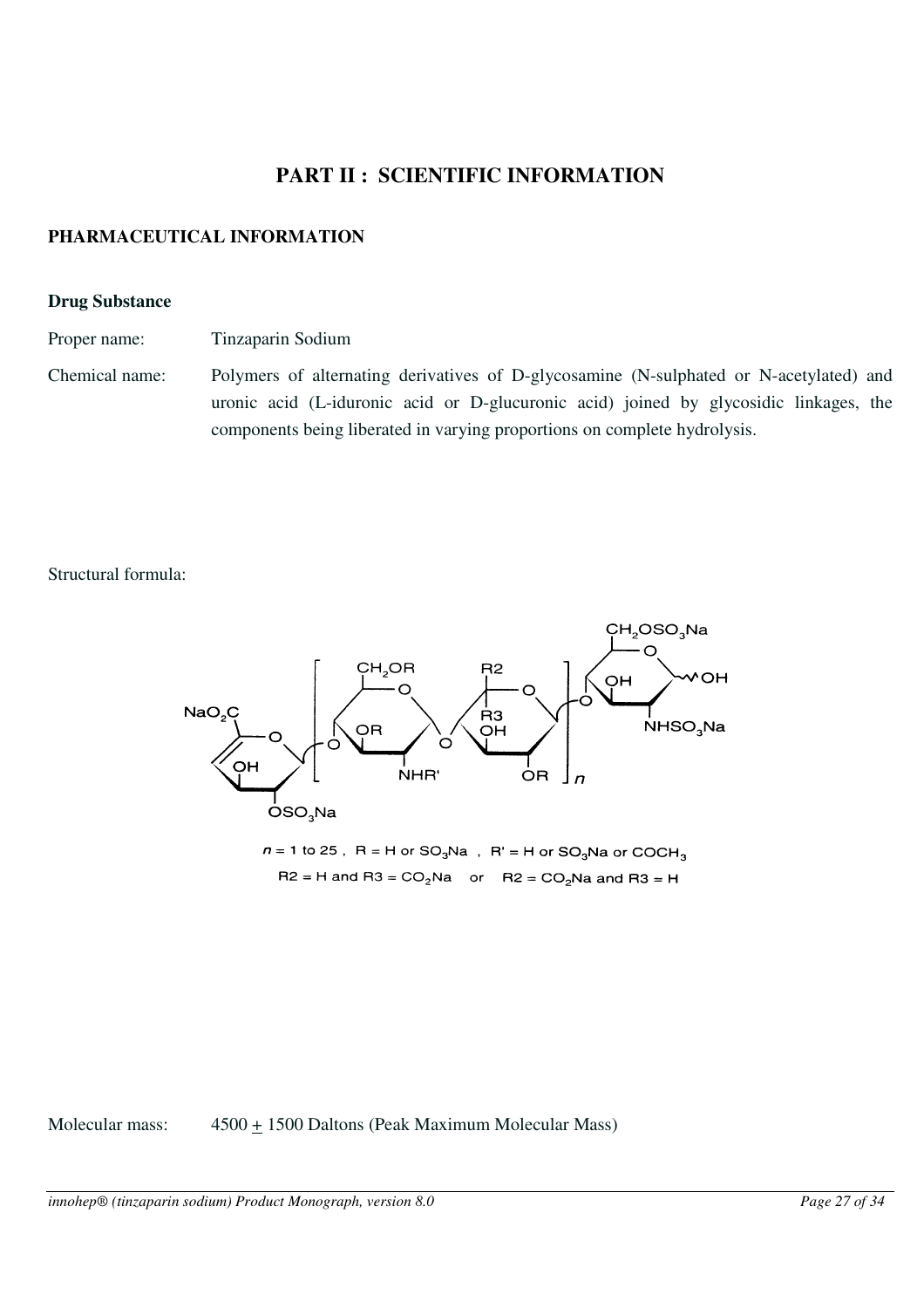| Physicochemical |  |  |
|-----------------|--|--|
|                 |  |  |

properties: A white or yellowish powder, freely soluble in water, insoluble in organic solvents. pH of a 1% aqueous solution is between 5.5 and 8.0.

Origin: Porcine intestinal mucosa.

# <span id="page-27-0"></span>**DETAILED PHARMACOLOGY**

#### **Animal Studies**

The antithrombotic activity and anticoagulant activity of tinzaparin have been demonstrated in rats and rabbits in three different in vivo models and in rats and dogs in ex vivo model systems. These studies have shown that, as with unfractionated heparin, bleeding complications are the major side effect of tinzaparin. Tinzaparin is essentially devoid of significant secondary pharmacological effect. Tinzaparin had no effect on platelet aggregation in vitro. Although osteopenic effects of long-term treatment were not specifically determined, bone ash weights were lower in rats treated for 52 weeks with subcutaneous tinzaparin (25 mg/kg/day) or unfractionated heparin (12.5 mg/kg/day) compared to the vehicle control group.

Tinzaparin is well absorbed following subcutaneous administration. The bioavailability based on anti-Xa activity is 90%. The absorption half-life is over 3 hours. Dose-related increases in plasma anti-Xa and anti-IIa activity are observed with the peak activities of each seen 4 to 6 hours after administration. The anti-IIa activity is always less than the anti-Xa activity. The volume of distribution is approximately 4 L. Tinzaparin is not metabolized to any significant degree and is eliminated by a nonsaturable renal mechanism. The mean elimination half-lives of anti-Xa and anti-IIa activity are 82 minutes and 71 minutes, respectively.

# **Human Studies**

The pharmacokinetic properties of tinzaparin are determined indirectly by plasma anti-Xa and anti-IIa activities. Following subcutaneous administration, dose related increases in peak activities have been observed 4 to 6 hours following subcutaneous administration. Anti-Xa activity is always greater than anti-IIa activity (see Table below). Both anti-Xa and anti-IIa plasma levels show correlation with body weight as well as with the administered dose.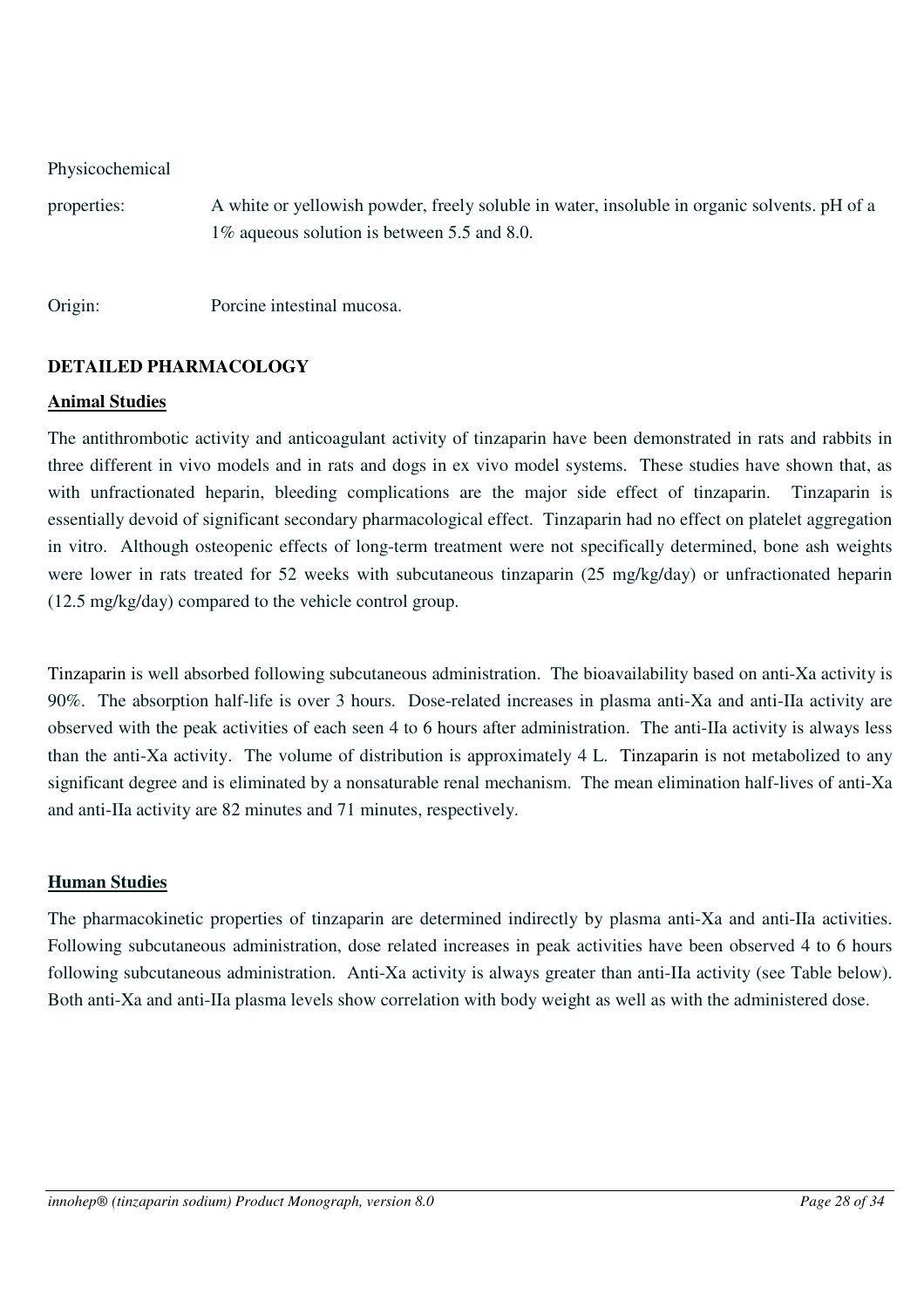| <b>Dose</b><br>$(anti-Xa IU)$ | Peak Plasma Anti-Xa Activity<br>(Units/mL) | Peak Plasma Anti-IIa Activity<br>(Units/mL) |
|-------------------------------|--------------------------------------------|---------------------------------------------|
| 2,500                         | 0.12                                       | 0.02                                        |
| 5,000                         | 0.28                                       | 0.03                                        |
| 10,000                        | 0.54                                       | 0.08                                        |

Plasma levels of anti-thrombin III, platelet counts and the activated partial thromboplastin time (APTT) remain essentially unaltered following subcutaneous tinzaparin administration.

Anti-Xa levels have been reported to be undetectable in plasma 24 hours following low doses of 50 anti-Xa IU/kg in both single and repeat dose studies. At higher doses, 150 anti-Xa IU/kg once daily, plasma anti-Xa activity of 0.15 units/mL have been reported. However, no clinically relevant accumulation effect was found after repeated once daily subcutaneous administration of up to 175 anti-Xa IU/kg.

A correlation between the antithrombotic effect and anti-Xa activity was seen in animal experiments where the effect of different doses was determined shortly after administration of the drug. However, this does not correspond to the increasing/decreasing plasma concentrations during 24 hours after subcutaneous administration in patients. Peak serum anti-Xa levels are recommended for monitoring serum tinzaparin levels.

**Pregnancy:** In two studies tinzaparin was given SC and IV to healthy women undergoing therapeutic abortions by two different methods. Tinzaparin at a dose of 35 anti-Xa IU/kg or 40 anti-Xa IU/kg was compared with unfractionated heparin (70 anti-Xa IU/kg) and a placebo control group. The anti-Xa activity in the mother's plasma rose accordingly and no anti-Xa activity was found in the blood of the fetus. Heparin-like activity was measured in a competitive binding assay and could be demonstrated in all fetal groups including the controls.

There is no evidence of any transplacental passage of tinzaparin.

**INNOHEP in Renal Insufficiency Study (IRIS):** This was an international, multicentre, prospective, open, centrally randomised, parallel group study comparing treatment doses of INNOHEP (175 anti-Xa IU/kg once daily; N=269) and unfractionated heparin (UFH) (N=268) in the treatment of deep vein thrombosis (DVT) and/or pulmonary embolism (PE) in elderly patients. All patients were aged 70 years or older (INNOHEP mean age 82.9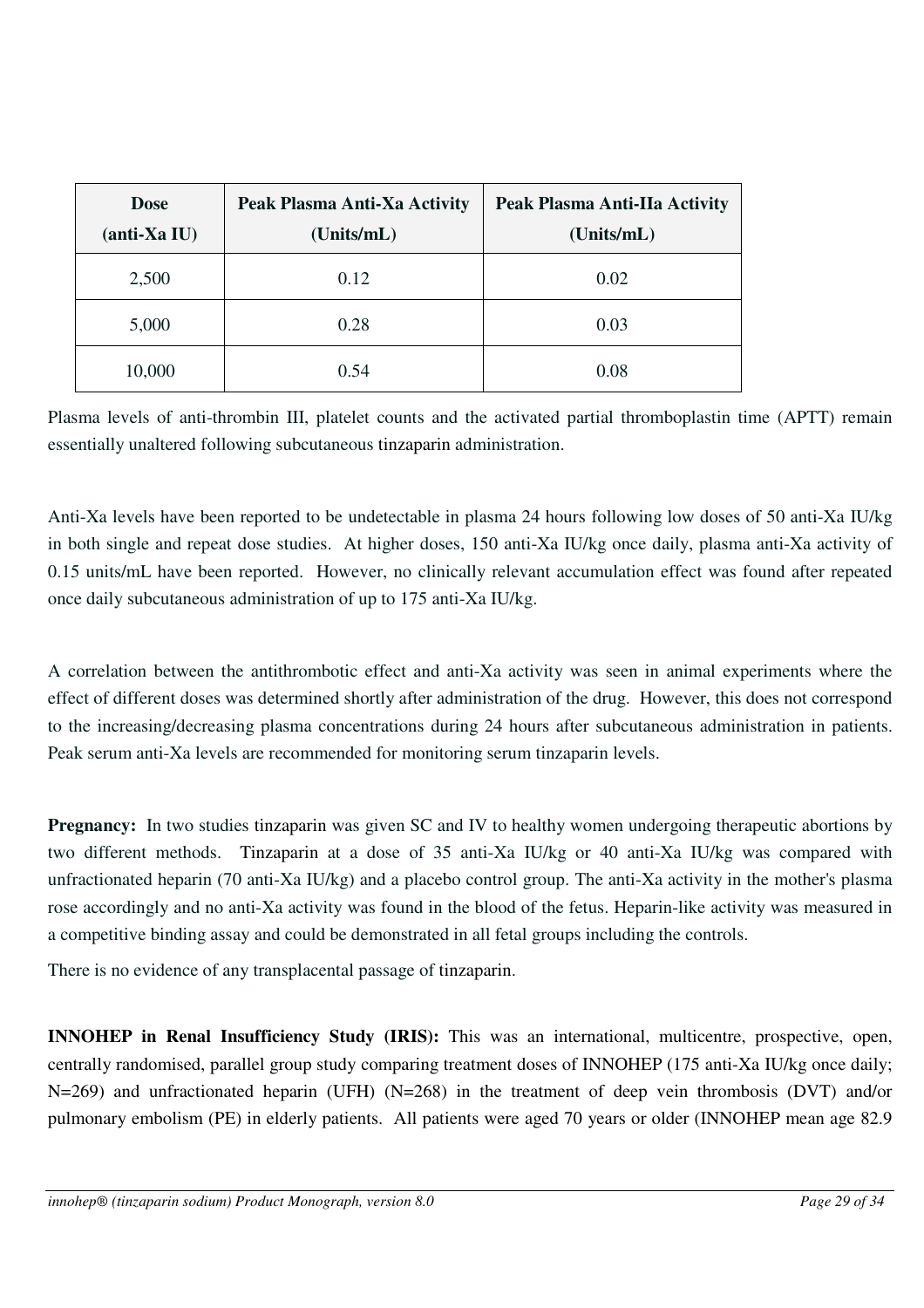years, range 73-101; UFH mean age 82.6 years, range 70-99) and had renal impairment (patients aged  $\geq 75$  years with a CrCl  $\leq 60$  ml/min; and patients aged  $\geq 70$  years with a CrCl  $\leq 30$  ml/min). Oral anticoagulants were coadministered with study drug on Days 1 to 3 and treatment continued for at least five days and until the international normalized ratio (INR) was between 2 to 3, on two consecutive days. Patients then continued on oral anticoagulants alone and were followed until day  $90 \pm 5$ . Anti-Xa activity was assessed in a sub-set of IRIS patients under a prospective sub-study protocol. During a planned interim safety analysis, a difference in mortality was observed between the treatment groups and the study was stopped. The all cause mortality rates for patients at Day  $90 \pm 5$  were 6.3% (17/268) in the UFH group and 11.5% (31/269) in the INNOHEP group. There was no clear explanation for this difference; however mortality was not due to recurrent VTE or bleeding. Since the study was stopped prematurely, no definitive conclusions could be drawn from this study.

# **Published Clinical Trials in Patients with Cancer:**

Information for INNOHEP in support of extended treatment for patients with cancer comes from the published clinical trials of Hull (LITE) and Romera (see REFERENCES 6-8, 14). In these clinical trials, INNOHEP has been studied in patients with cancer associated thrombosis at 175 IU/kg daily for 3 and 6 months respectively.

## <span id="page-29-0"></span>**TOXICOLOGY**

From the toxicological studies performed, it has been shown that the major risk of treatment with tinzaparin is loss of blood, either internal or external, due to bleeding.

# **Acute Toxicity**

NMRI mice and Wistar rats were used in single dose toxicity studies involving tinzaparin and USP Heparin by intravenous and subcutaneous administration. The deaths seen in these studies, together with a few other signs seen in all the single dose studies, were caused by the exaggerated pharmacological effect of tinzaparin, namely massive loss of blood from the circulatory system caused by the effect of tinzaparin on the coagulation system. No other toxic effects of tinzaparin were seen even at extremely high dosages given once. The LD50 has not been established after either subcutaneous or intravenous administration.

#### **Long-Term Toxicity**

Repeated dose studies were performed in rats and dogs; Two 4-week studies were performed by intravenous administration and two 52-week studies were performed by subcutaneous administration.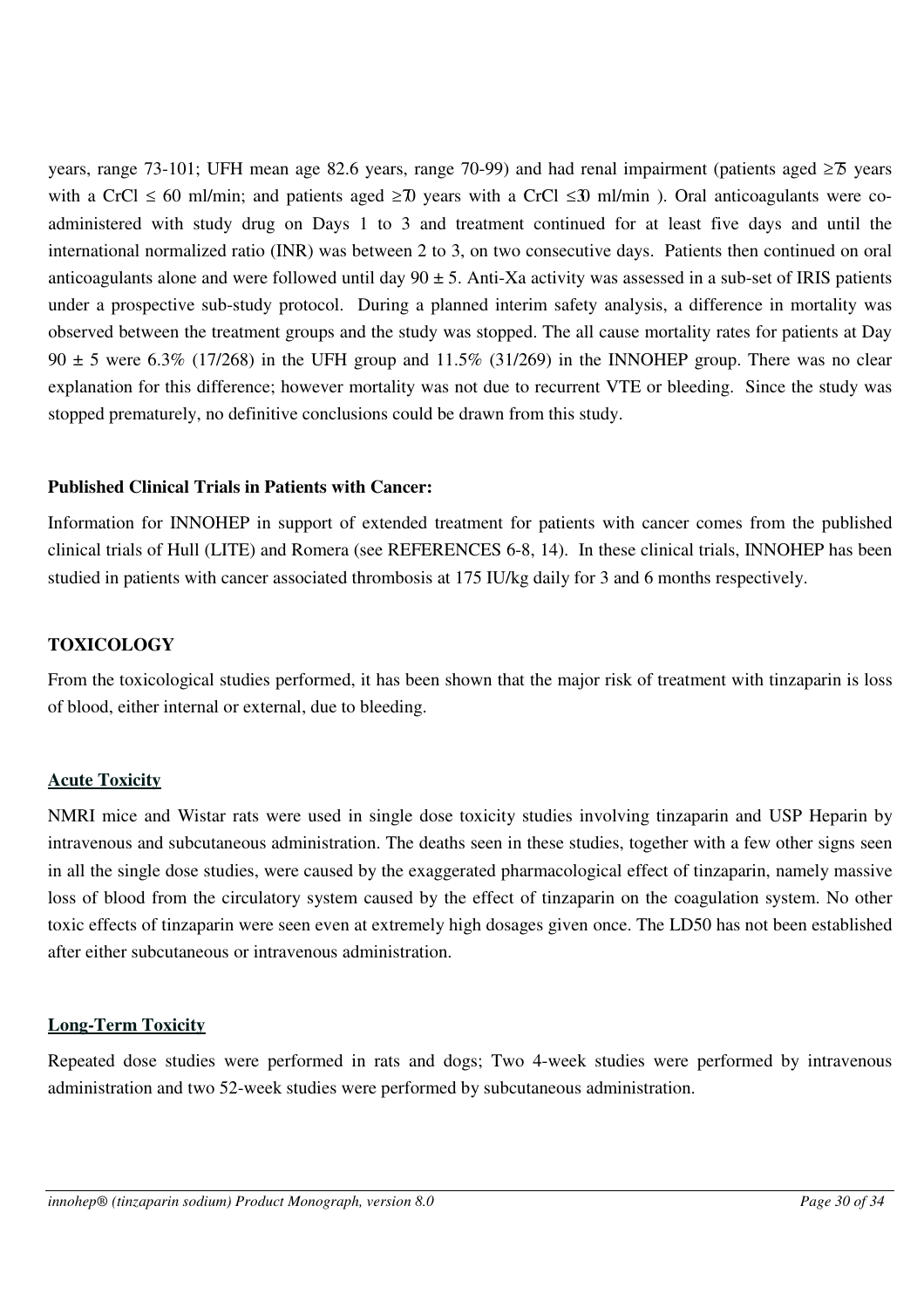No signs of thrombocytopenia were seen in the repeated dose studies. In the one year dog study, only females showed increased plasma content of triglycerides, phospholipids and total cholesterol. Heparin and LMWH activate lipoprotein lipase and hepatic lipase, enhance plasma lipolytic activity and elevate plasma levels of free fatty acid in man. It is believed the effect seen in the female dogs may reflect these characteristics.

From the repeated dose studies, an increased spleen weight was found in connection with extra-medullar haematopoiesis. Further, increased liver and kidney weights were observed but no histopathological changes were found in these organs. It has been postulated that increased liver weight may be due to this organ containing the first binding sites of tinzaparin to the reticuloendothelial system. The kidneys are the main excreting organ for heparin and heparin-like substances and the increased kidney weight is thought to be an adaptive reaction to treatment.

From the repeated dose studies carried out in rats and dogs, it can be concluded that tinzaparin was well tolerated.

#### **Mutagenicity**

In four mutagenicity tests tinzaparin showed no evidence of chromosomal damage or mutagenic potential.

#### **Carcinogenicity**

An investigation into former use of heparin in humans or into research data from animal studies did not indicate any oncogenic or carcinogenic potential nor did the production of tinzaparin introduce any elements which should be taken into consideration. Furthermore, none of the above mentioned toxicological studies on tinzaparin indicate any carcinogenic risks. As a result, no animal carcinogenicity studies have been performed.

#### **Reproduction and Teratology**

The reproduction studies showed that tinzaparin had no effect on fertility in male and female rats or on their F1 generation progeny. Fetal development and teratogenicity studies produced no evidence of embryotoxic or teratogenic effects in rats and rabbits. Peri- and post-natal development studies indicated that tinzaparin had no toxic effects on the F1 or F2 generation.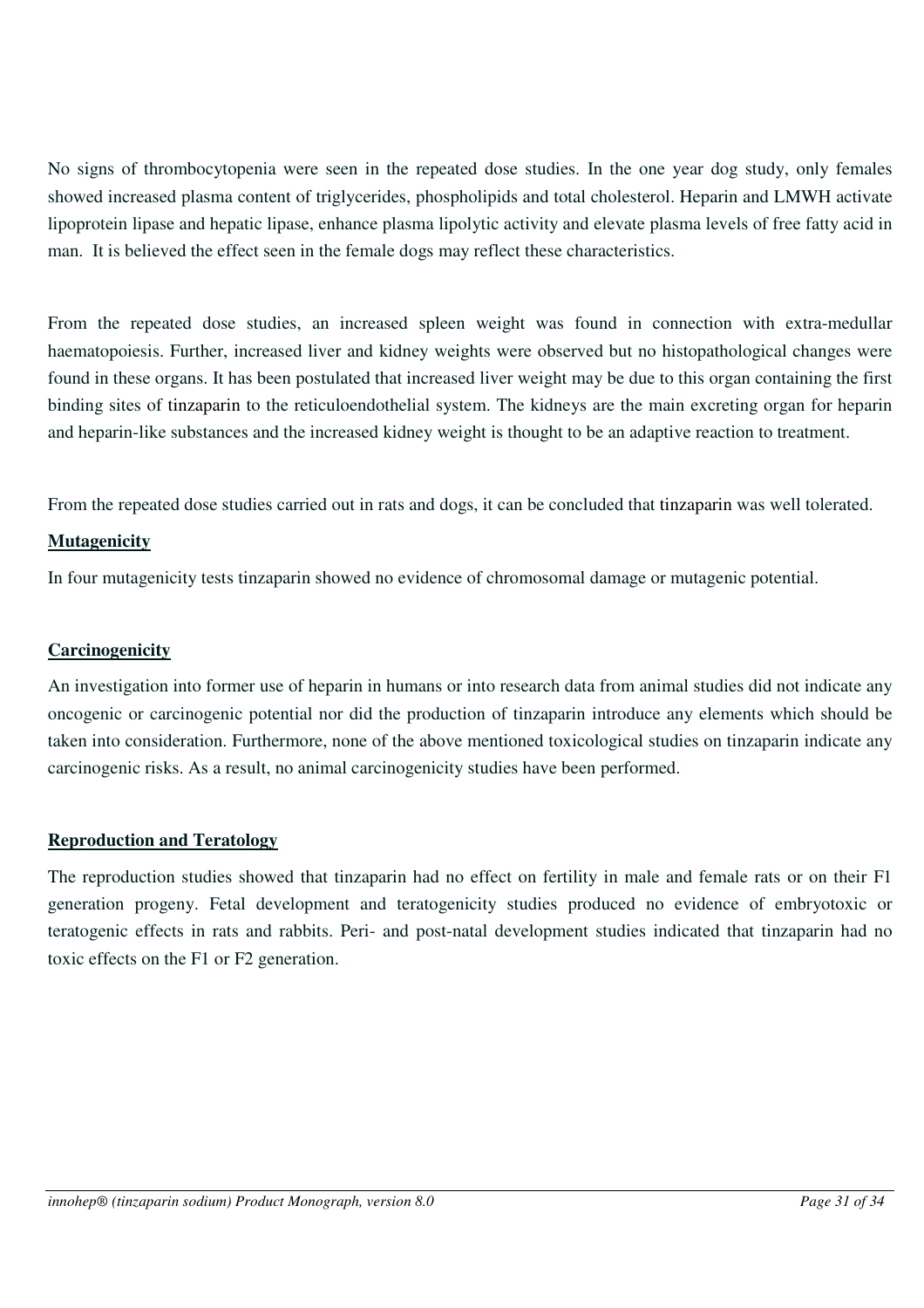# <span id="page-31-0"></span>**REFERENCES**

- 1. Daskalopoulos ME, Daskalopoulou SS, Tzortzis E, Sfiridis P, Nikolaou A, Dimitroulis D, et al. Long-term treatment of deep venous thrombosis with a low molecular weight heparin (tinzaparin): a prospective randomized trial. Eur J Vasc Endovasc Surg. 2005 Jun;29(6):638-50.
- 2. Deruelle P, Denervaud M, Hachulla E, Ducloy-Bouthors AS, Valat AS, Puech F, et al. Use of low-molecularweight heparin from the first trimester of pregnancy: a retrospective study of 111 consecutive pregnancies. European journal of obstetrics, gynecology, and reproductive biology. 2006 Jul;127(1):73-8.
- 3. EPI 0502 INT: An international, multicentre, retrospective audit of the safety of tinzaparin in pregnancy. Main Clinical Audit Report, 25 June 2010.
- 4. Hainer JW, Sherrard DJ, Swan SK, Barrett JS, Assaid CA, Fossler MJ, et al. Intravenous and subcutaneous weight-based dosing of the low molecular weight heparin tinzaparin (Innohep) in end-stage renal disease patients undergoing chronic hemodialysis. Am J Kidney Dis. 2002 Sep;40(3):531-8.
- 5. Holst J, Lindblad B, Bergqvist D, Garre K, Nielsen H, Hedner U, et al. Protamine neutralization of intravenous and subcutaneous low-molecular-weight heparin (tinzaparin, Logiparin™). An experimental investigation in healthy volunteers. Blood Coagul Fibrinolysis 1994;5:795-803.
- 6. Hull R, Raskob GE, Pineo GF, Green D, Trowbridge AA, Elliott CG, et al. Subcutaneous low-molecularweight heparin compared with continuous intravenous heparin in the treatment of proximal-vein thrombosis. N Engl J Med 1992;326:975-982.
- 7. Hull R, Raskob G, Pineo G, Rosenbloom D, Evans W, Mallory T, et al. A comparison of subcutaneous lowmolecular-weight heparin with warfarin sodium for prophylaxis against deep-vein thrombosis after hip or knee implantation. N Engl J Med 1993;329:1370-1367.
- 8. Hull RD, Raskob GE, Brant RF, Pineo GF, Elliott G, Stein PD, et al. Low-molecular-weight heparin vs heparin in the treatment of patients with pulmonary embolism. Arch Intern Med 2000;160:229-236.
- 9. Hull RD, Pineo GF, Brant RF, Mah AF, Burke N, Dear R, et al. Long-term low-molecular-weight heparin versus usual care in proximal-vein thrombosis patients with cancer. Am J Med 2006;119(12):1062-72.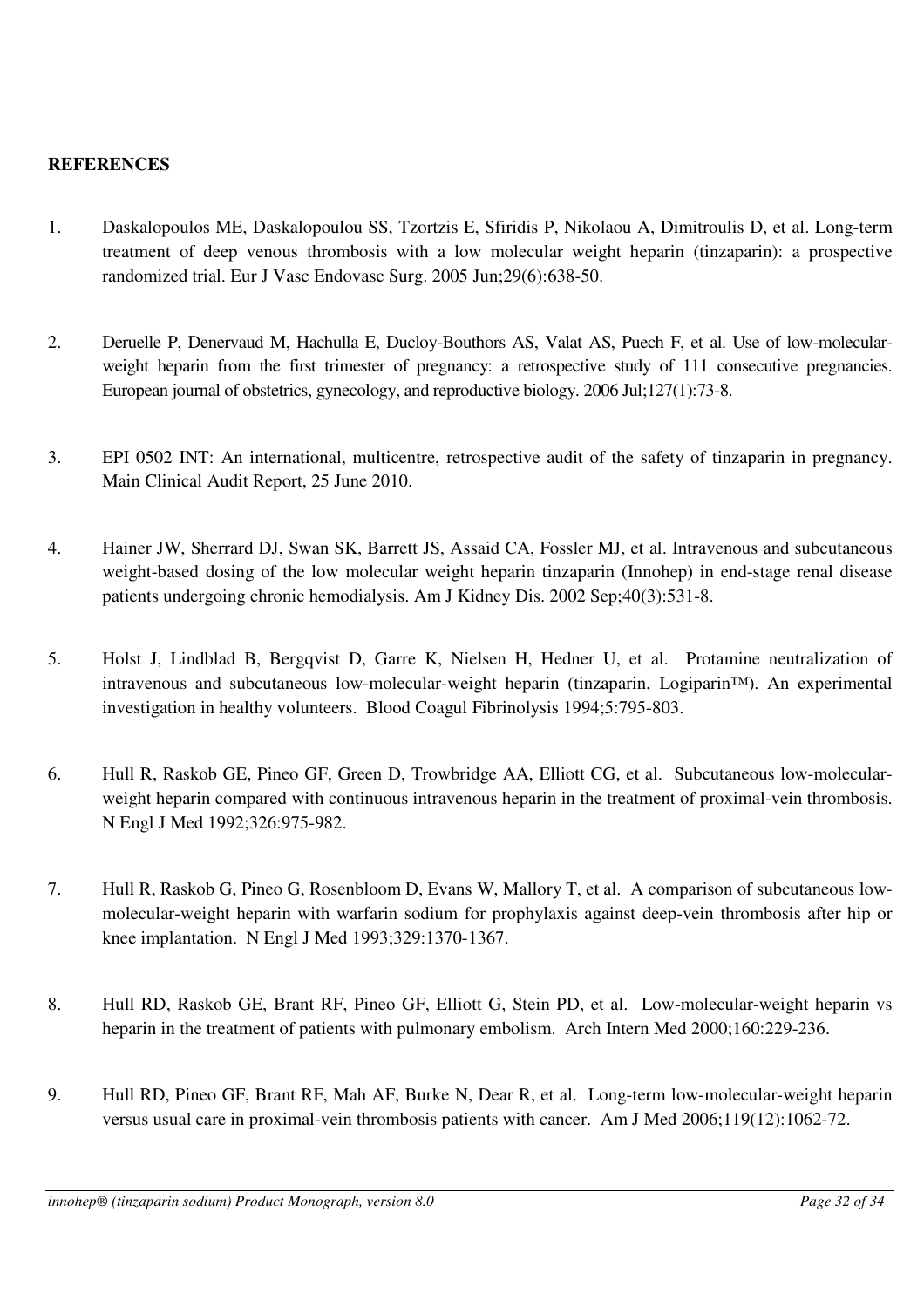- 10. Hull RD, Pineo GF, Brant RF, Mah AF, Burke N, Dear R et al. Self-Managed long-term low-molecularweight heparin therapy: the balance of benefits and harms. Am J Med 2007;120(1):72-82.
- 11. Hull RD, Pineo GF, Brant RF, Liang J, Cook R, Solymoss S, et al. Home therapy of venous thrombosis with long-term LMWH versus usual care: patient satisfaction and post-thrombotic syndrome. Am J Med. 2009;122(8):762-9.
- 12. Laporte S, Bertoletti L, Romera A, Mismetti P, Perez de Llano LA, Meyer G. Long-term treatment of venous thromboembolism with tinzaparin compared to vitamin K antagonists: a meta-analysis of 5 randomized trials in non-cancer and cancer patients. Thromb Res 2012;130:853-8.
- 13. Leizorovicz A, Siguret V, Mottier D; Innohep® in Renal Insufficiency Study Steering Committee, Leizorovicz A, Siguret V, et al. Safety profile of tinzaparin versus subcutaneous unfractionated heparin in elderly patients with impaired renal function treated for acute deep vein thrombosis: the Innohep® in Renal Insufficiency Study (IRIS). Thromb Res 2011;128(1):27-38
- 14. Mahe I, Aghassarian M, Drouet L, Bal Dit-Sollier C, Lacut K, Heilmann JJ, et al. Tinzaparin and enoxaparin given at prophylactic dose for eight days in medical elderly patients with impaired renal function: a comparative pharmacokinetic study. Thrombosis and haemostasis. 2007 Apr;97(4):581-6.
- 15. Olsson R, Korsan-Bengtsen BM, Korsan-Bengtsen GK, Lennartsson J, Waldenström J. Serum amino transferases after low-dose heparin treatment. Acta Med Scand 1978;204:229-230.
- 16. Omri A, Delaloye JF, Andersen H, Bachmann F. Low molecular weight heparin Novo (LHN-1) does not cross the placenta during the second trimester of pregnancy. Thrombos Haemost 1989;61:55-56.
- 17. Pautas E, Gouin I, Bellot O, Andreux JP, Siguret V. Safety profile of tinzaparin administered once daily at a standard curative dose in two hundred very elderly patients. Drug Saf. 2002;25(10):725-33.
- 18. Perez-de-Llano LA, Leiro-Fernandez V, Golpe R, Nunez-Delgado JM, Palacios-Bartolome A, Mendez-Marote L, et al. Comparison of tinzaparin and acenocoumarol for the secondary prevention of venous thromboembolism : a multicentre, randomized study. Blood Coagul Fibrinolysis. 2010;21(8):744-9.